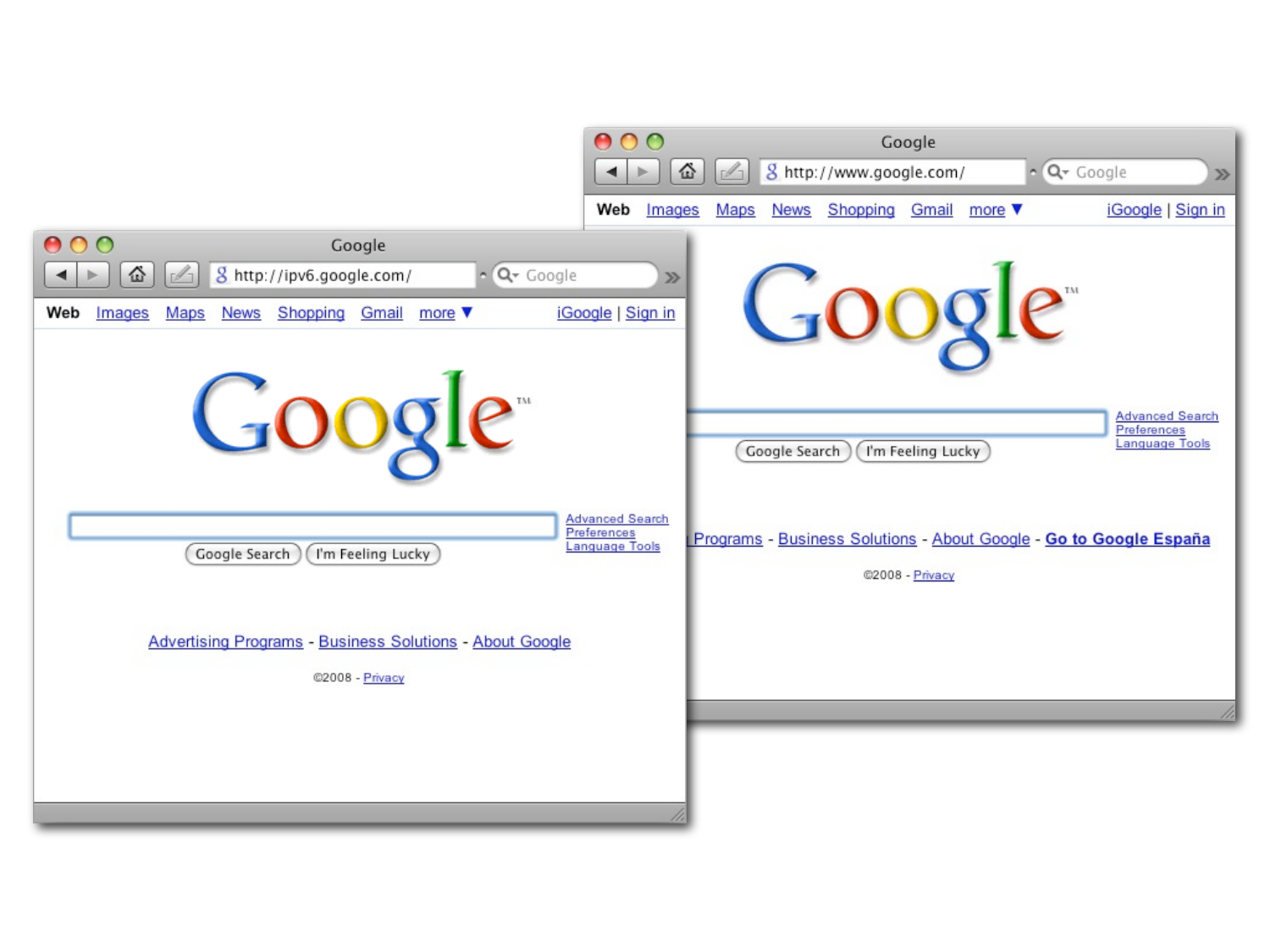#### Transición a IPv6 (En Inglés)

Iljitsch van Beijnum IMDEA Networks / UC3M Madrid, 11 may 2009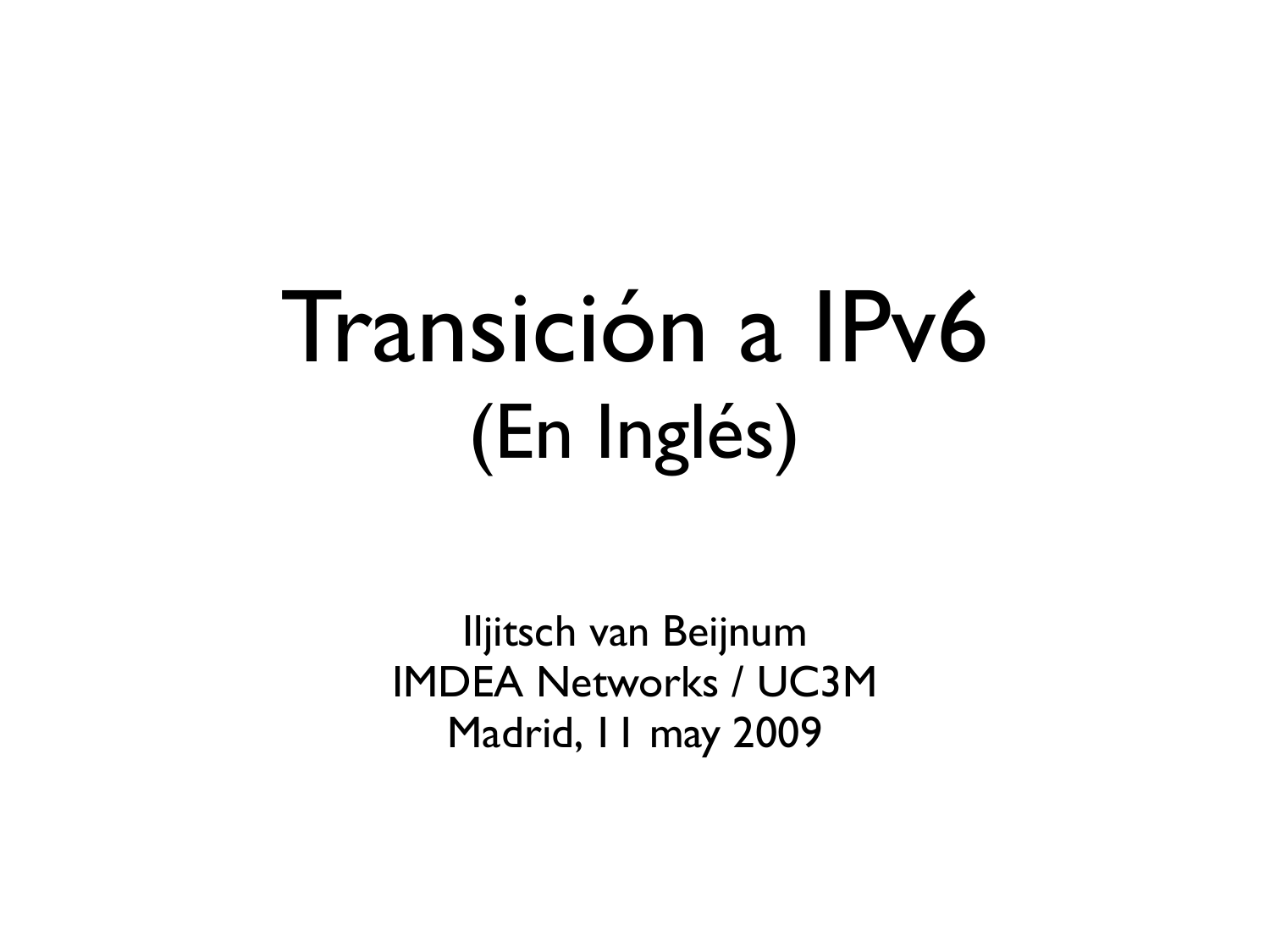## IPv4

- Total: 3706.65 million addresses
- Free in IANA pool: 30 /8s (503 M)
- Free in RIR pools: 371 M
- Total free: 874 M /32s
- Used last year: 197 M
- 874 / 197 = 4.4 years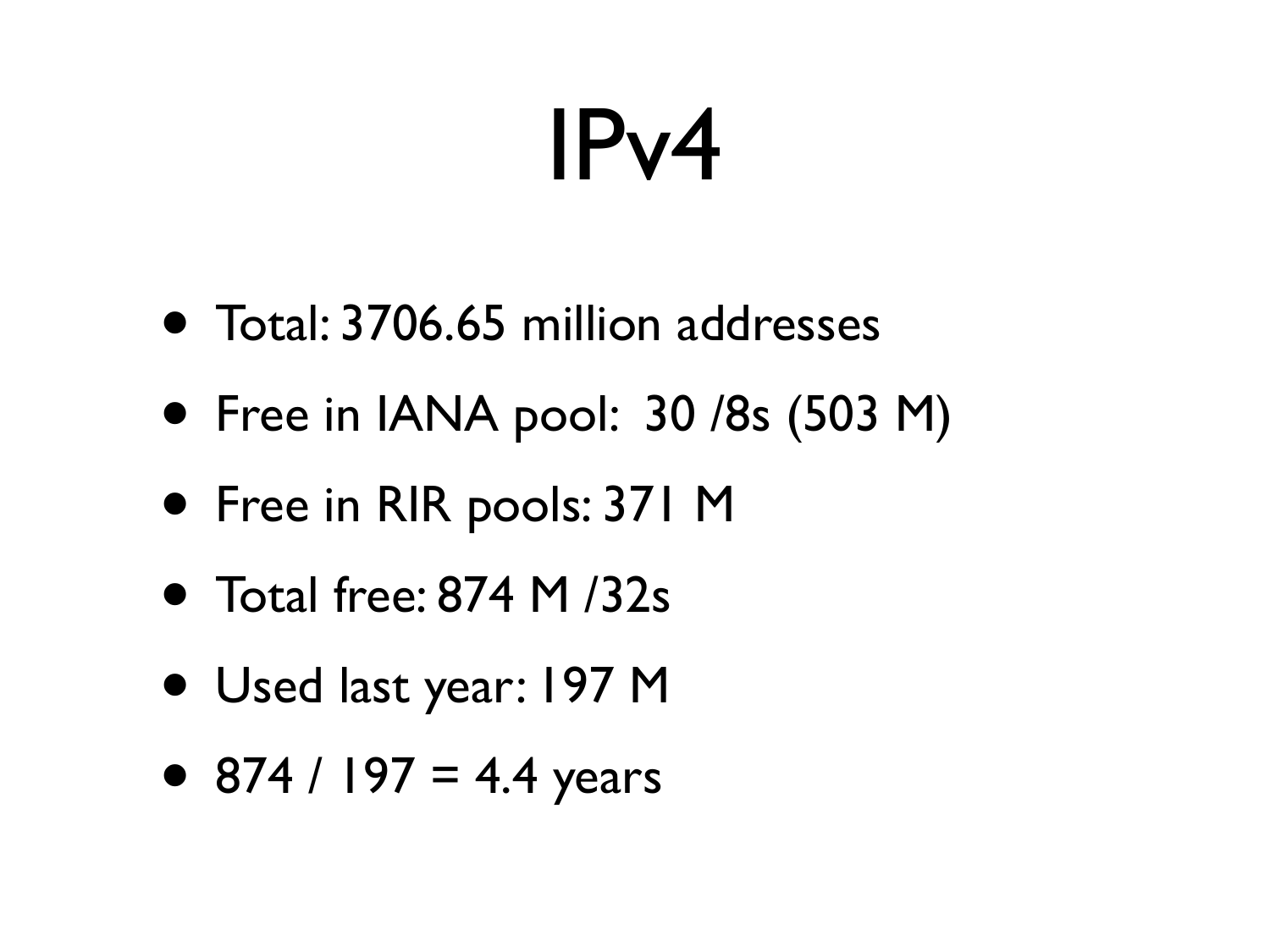## IPv6

- Global unicast: 42 million million million million million million
- (Let's say 536 million /32s)
- 138635 /32s in use
- 81015 given out last year
- $\bullet$  536870912 / 81015 = 6626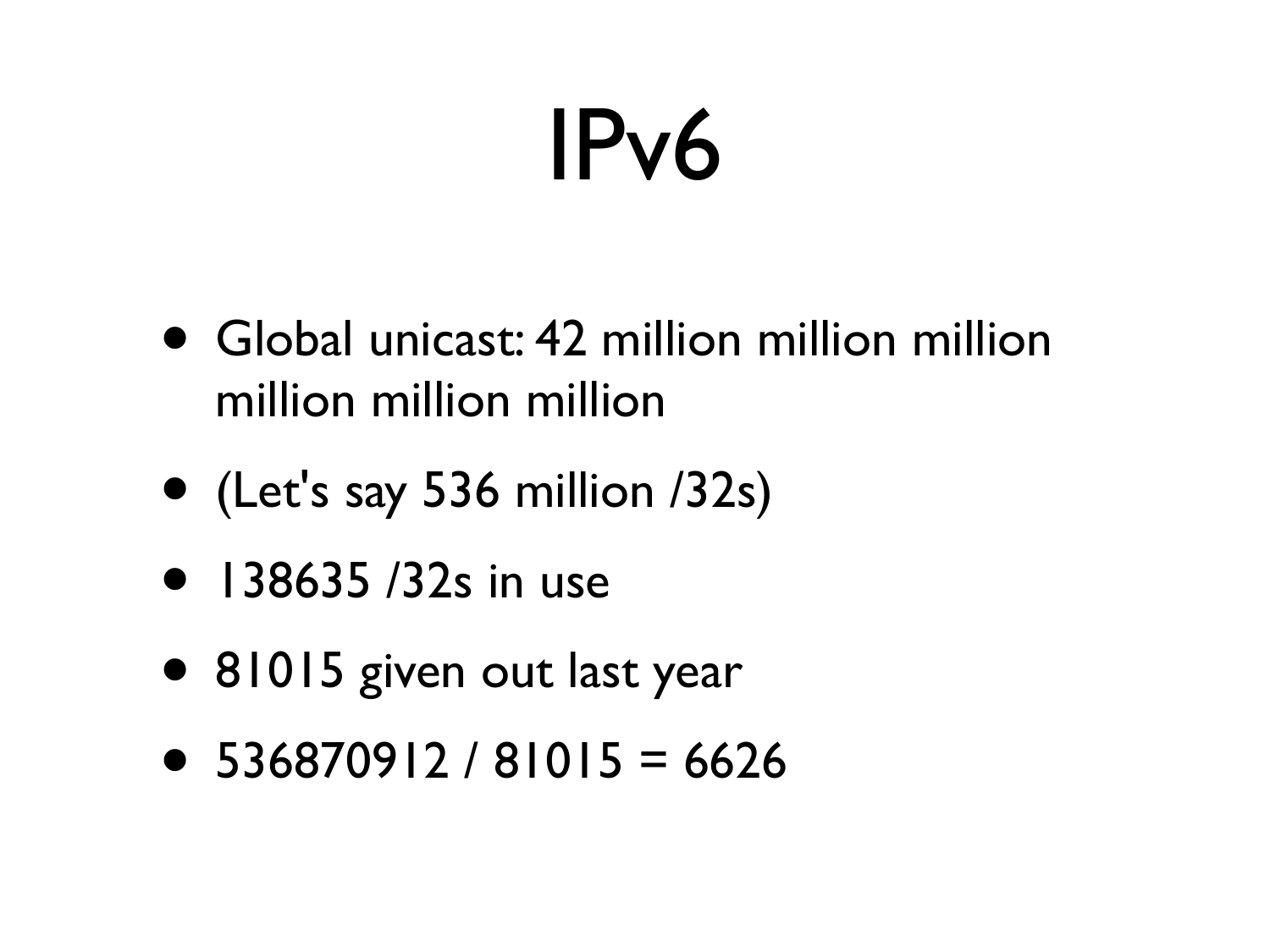# May 2009: 191 /8s, 86.4%

| $\boldsymbol{0}$ |     | $\overline{2}$ | 3   | 4   | 5   | 6   |     | 8   | 9              | 10  | $\mathbf{L}$   | 12  | 3              | 4   | 15             |
|------------------|-----|----------------|-----|-----|-----|-----|-----|-----|----------------|-----|----------------|-----|----------------|-----|----------------|
| $\overline{6}$   | 7   | 18             | 9   | 20  | 21  | 22  | 23  | 24  | 25             | 26  | 27             | 28  | 29             | 30  | 3 <sup>1</sup> |
| 32               | 33  | 34             | 35  | 36  | 37  | 38  | 39  | 40  | 4 <sub>1</sub> | 42  | 43             | 44  | 45             | 46  | 47             |
| 48               | 49  | 50             | 51  | 52  | 53  | 54  | 55  | 56  | 57             | 58  | 59             | 60  | 6 <sup>1</sup> | 62  | 63             |
| 64               | 65  | 66             | 67  | 68  | 69  | 70  | 71  | 72  | 73             | 74  | 75             | 76  | 77             | 78  | 79             |
| 80               | 81  | 82             | 83  | 84  | 85  | 86  | 87  | 88  | 89             | 90  | 9 <sub>1</sub> | 92  | 93             | 94  | 95             |
| 96               | 97  | 98             | 99  | 100 | 0   | 102 | 103 | 104 | 105            | 106 | 107            | 108 | 109            | 110 | Ш              |
| 112              | 113 | $\vert$   4    | 115 | 116 | 117 | 118 | 119 | 120 | 2              | 122 | 123            | 124 | 125            | 126 | 127            |
| 128              | 129 | 130            | 3   | 132 | 133 | 134 | 135 | 136 | 137            | 138 | 139            | 140 | 4              | 142 | 143            |
| 44               | 145 | 146            | 47  | 148 | 149 | 150 | 5   | 152 | 153            | 154 | 155            | 156 | 157            | 158 | 159            |
| 160              | 6   | 162            | 163 | 164 | 165 | 166 | 167 | 168 | 169            | 170 | 7              | 172 | 173            | 174 | 175            |
| 176              | 177 | 178            | 179 | 180 | 181 | 182 | 183 | 184 | 185            | 186 | 187            | 188 | 189            | 190 | 9              |
| 192              | 193 | 194            | 195 | 196 | 197 | 198 | 199 | 200 | 201            | 202 | 203            | 204 | 205            | 206 | 207            |
| 208              | 209 | 210            | 211 | 212 | 213 | 214 | 215 | 216 | 217            | 218 | 219            | 220 | 221            | 222 | 223            |
| 224              | 225 | 226            | 227 | 228 | 229 | 230 | 231 | 232 | 233            | 234 | 235            | 236 | 237            | 238 | 239            |
| 240              | 241 | 242            | 243 | 244 | 245 | 246 | 247 | 248 | 249            | 250 | 251            | 252 | 253            | 254 | 255            |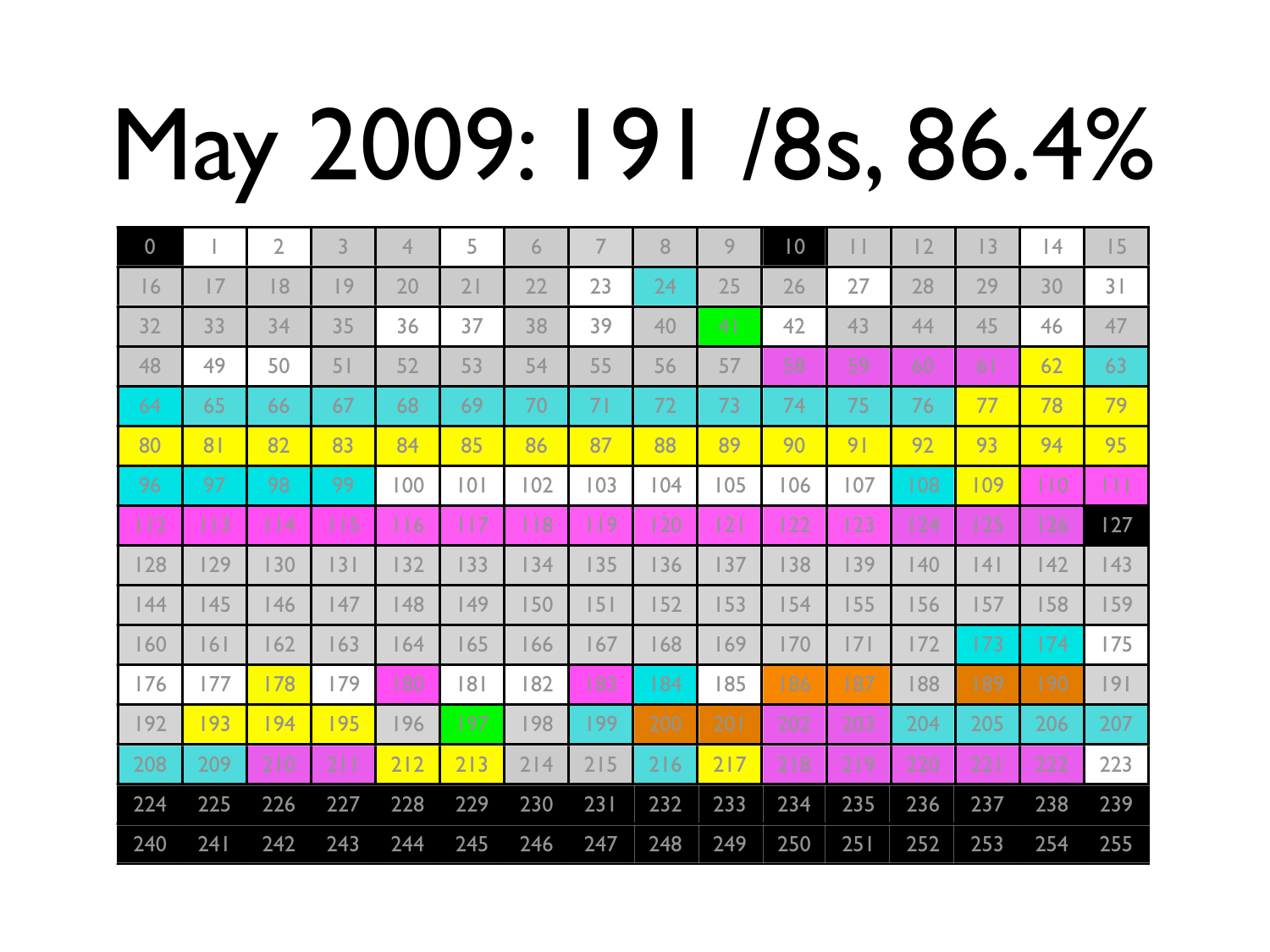## Legend

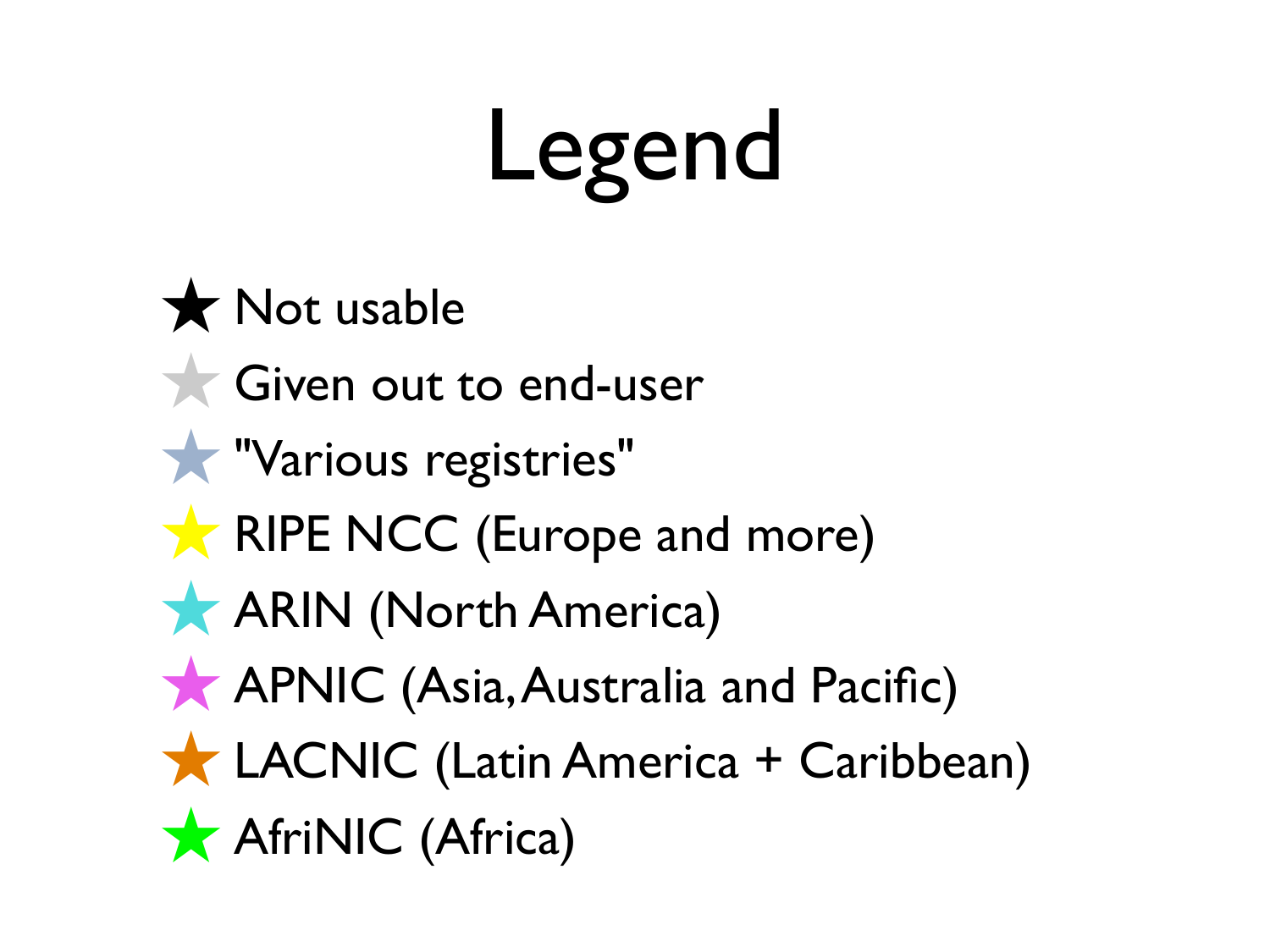## So we need IPv6!

- Still a few years of IPv4 addresses left, but just a **few**
- IPv6 has been around since late 1990s
- (Yes, that's more than 10 years!)
- So how far along is IPv6?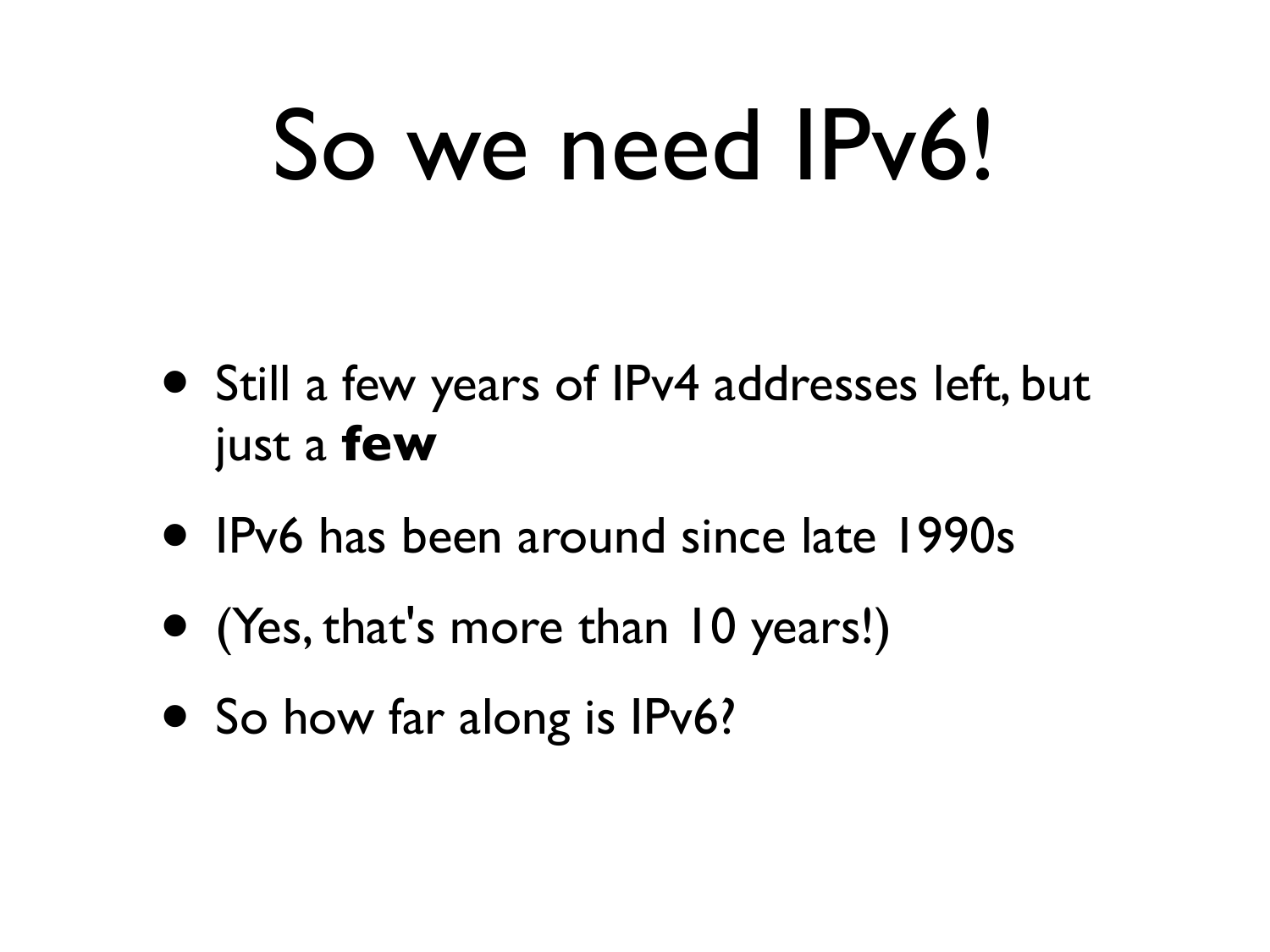# IPv6 capability

- OSes: Vista, Mac OS X and many Linuxes and BSDs have it enabled by default (XP...)
	- (just need IPv6 router on the local net)
- Routers: Cisco, Juniper, many others: available at full speed in newest boxes
	- slower than IPv4 or not available in older ones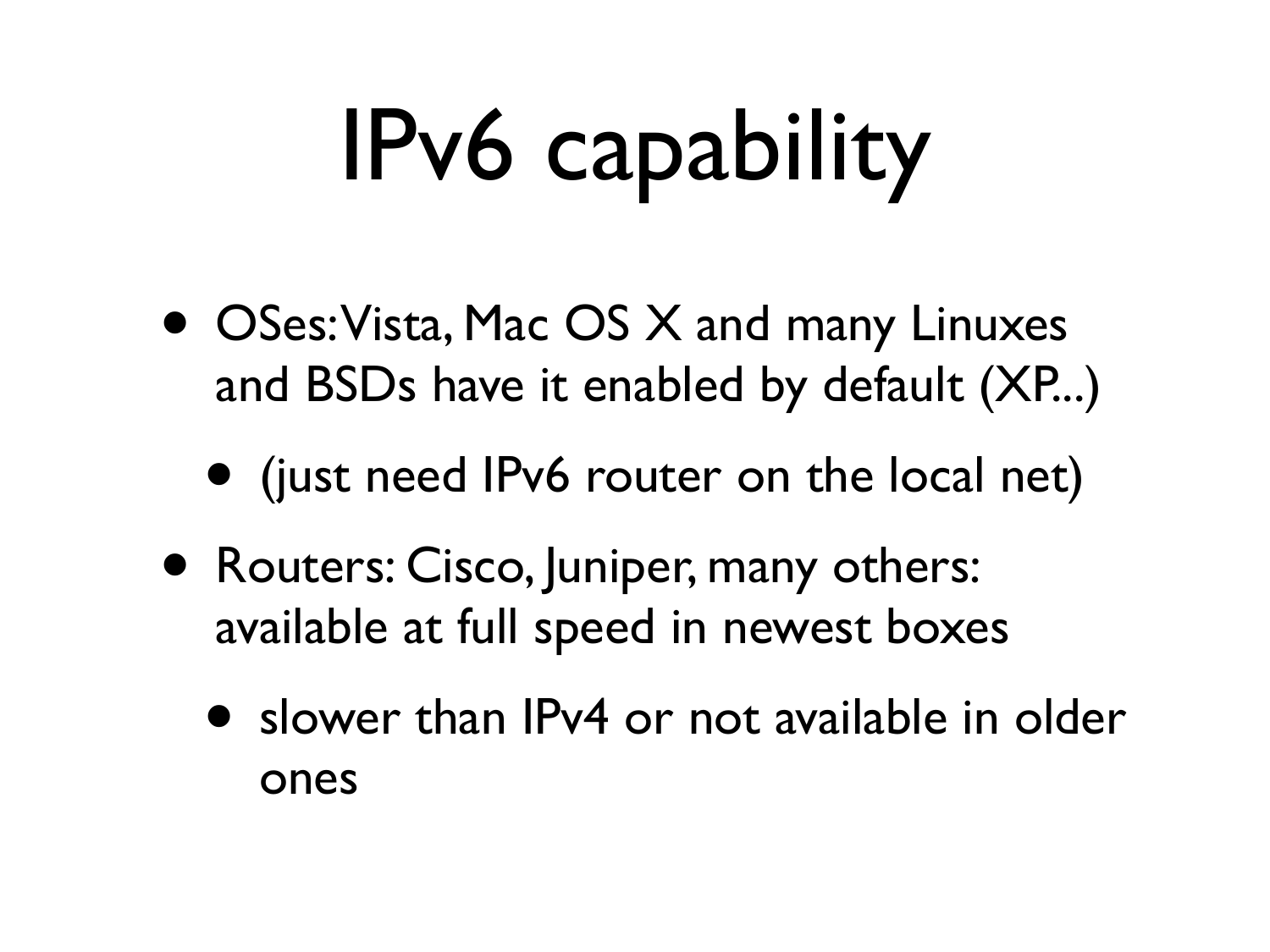# IPv6 capability (2)

- Software: 50/50, a lot of IPv6-capable software, also a lot of IPv4-only software
- Home routers... a problem!
- Firewalls, load balancers: getting there, but still a lot of IPv4-only stuff
	- or not all IPv4 features in IPv6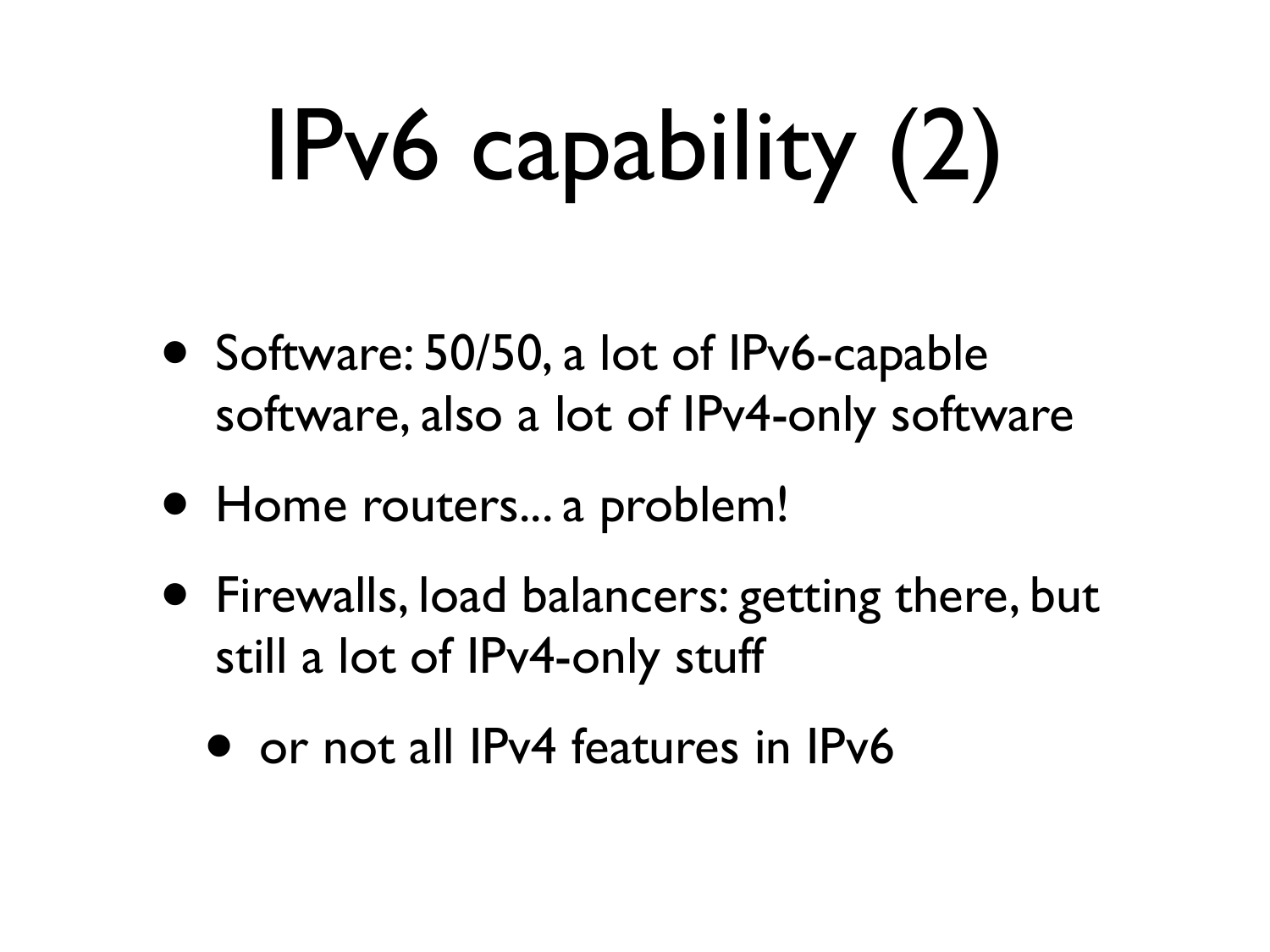# Actual deployment

- Arbor Networks test with many ISPs: 0.0026% IPv6 traffic
- Lars Eggert, top 500 websites: 0.4% (US) to 1.4% (DE) have AAAA records
- Google, search users: 0.25% have working IPv6, 0.09% broken IPv6
- 4.5% of ASes advertise an IPv6 prefix
- AMS-IX:  $\pm$  1 Gbps = 0.2% IPv6 traffic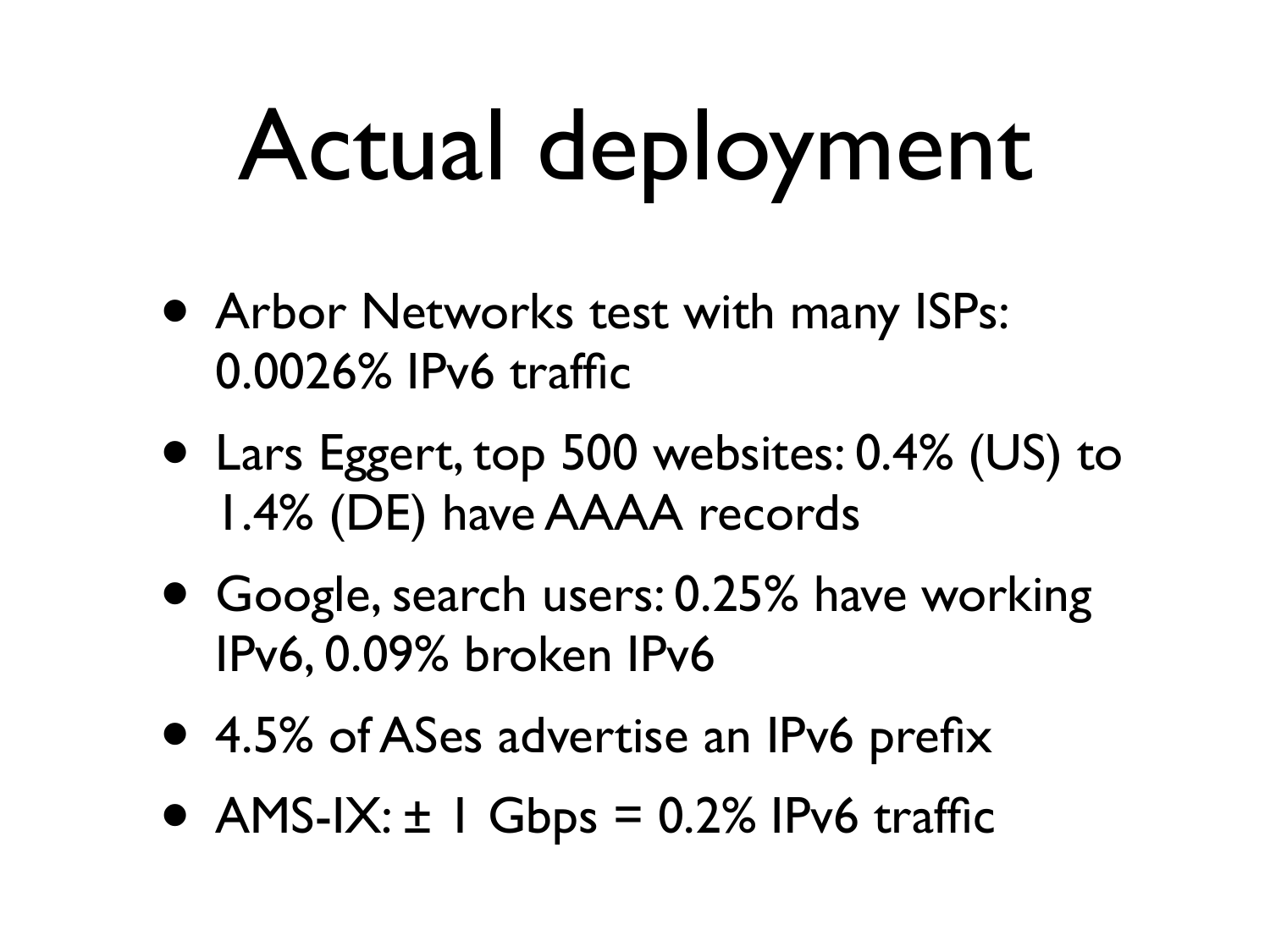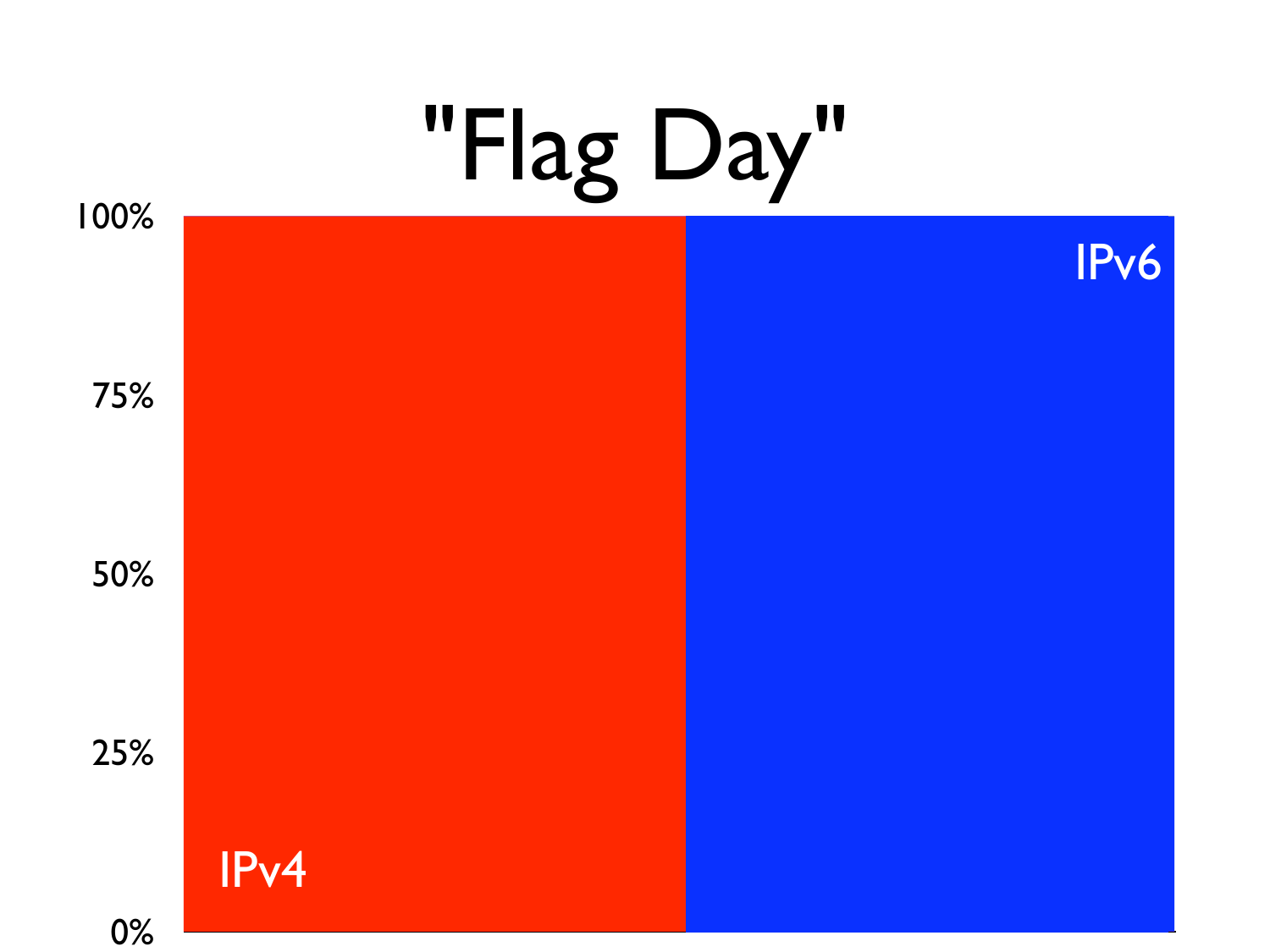## 0% 25% 50%  $75x + 0 = x^2$ 100% Dual Stack dual stack IPv4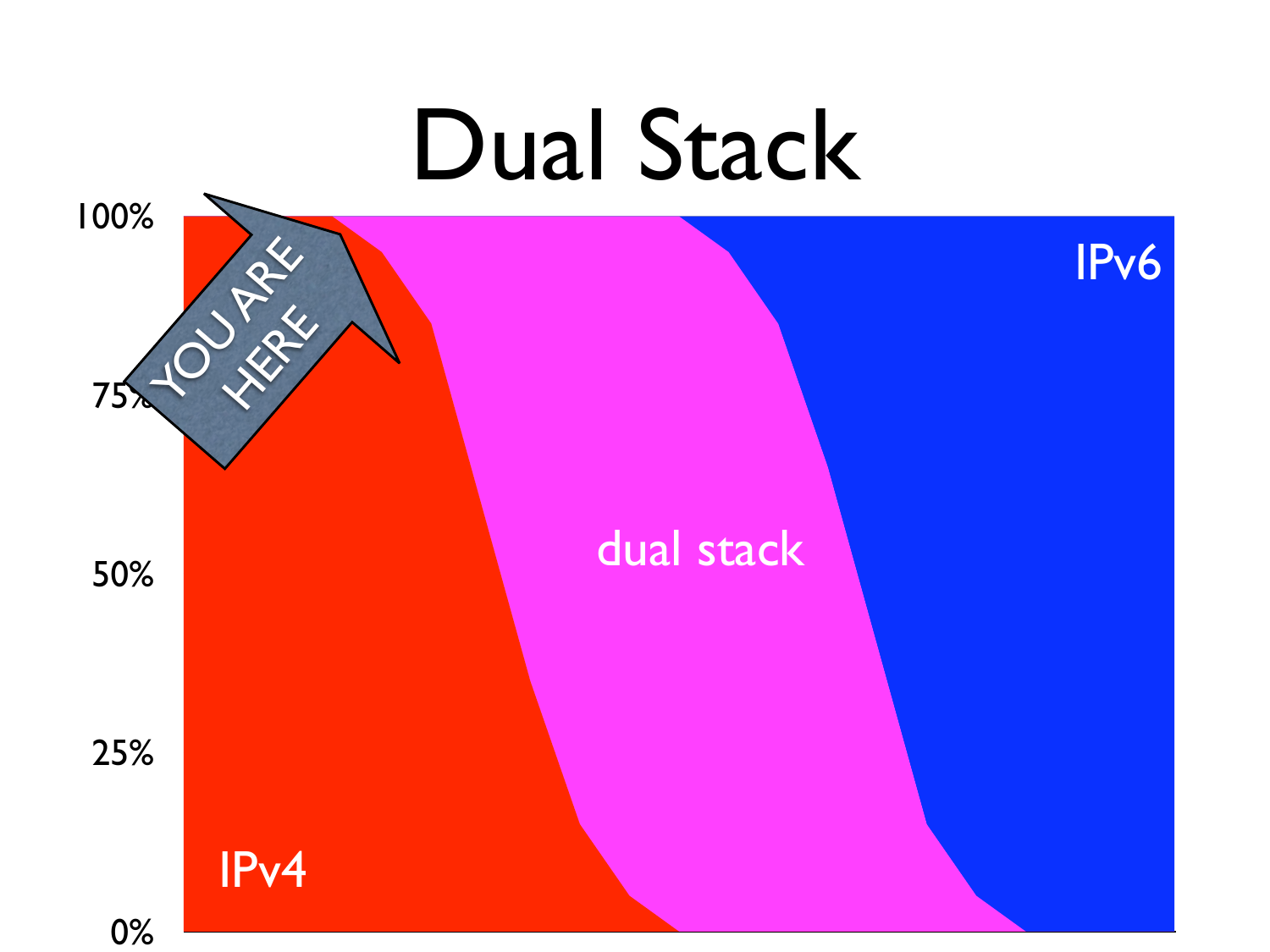## Where is the IPv6???

- Reasons why IPv6 is deployed so slowly:
	- being the first  $=$  find all the bugs!
	- waiting means: more expertise available, (probably) lower cost
	- customers aren't asking for IPv6
	- can't charge extra for IPv6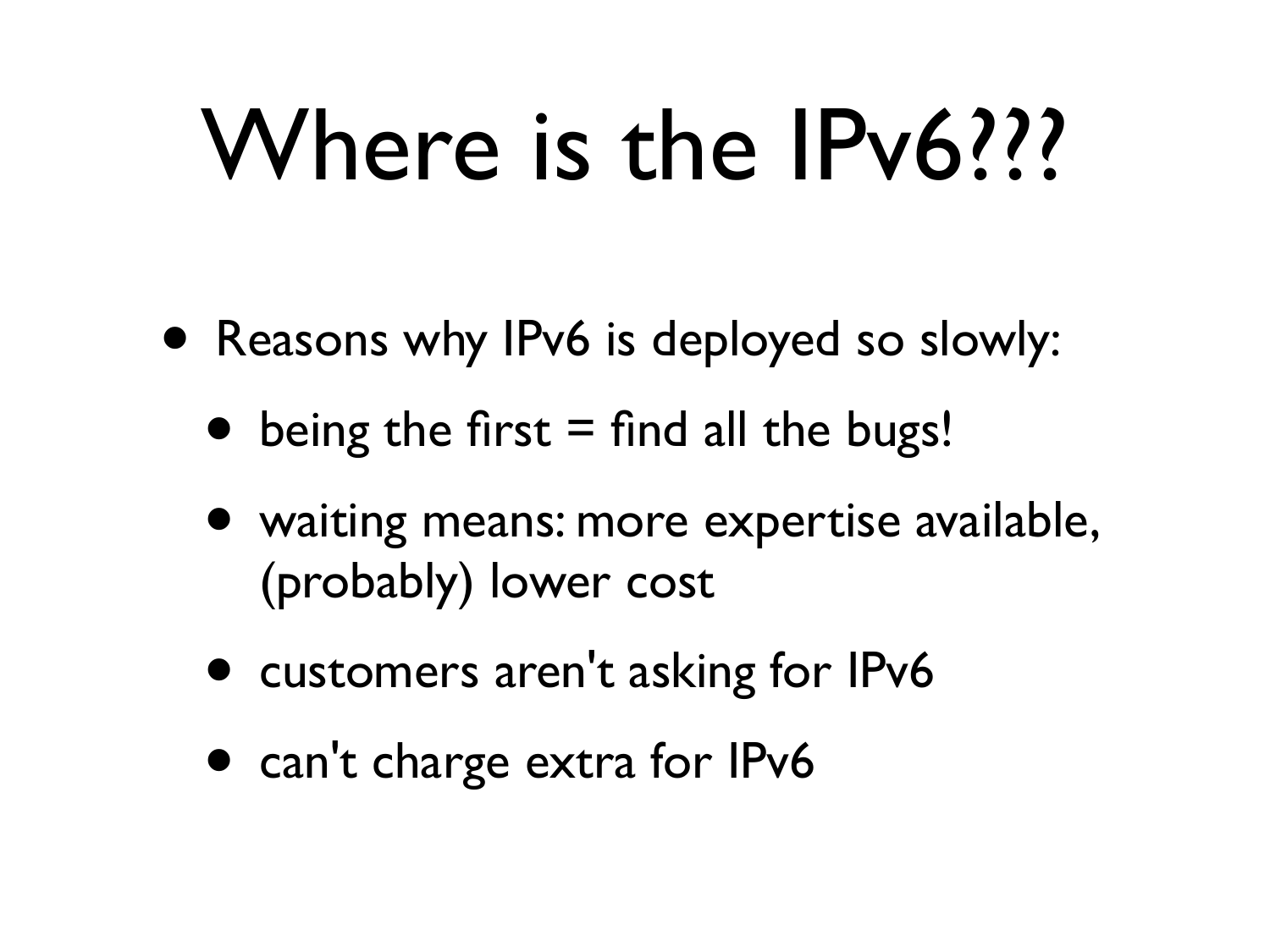# Where is IPv4 going?

- Nowhere.
	- still no good IPv6 DSL/cable modems, home routers
	- still IPv4-only OSes (Windows before XP, iPhone, non-computer devices)
	- still IPv4-only software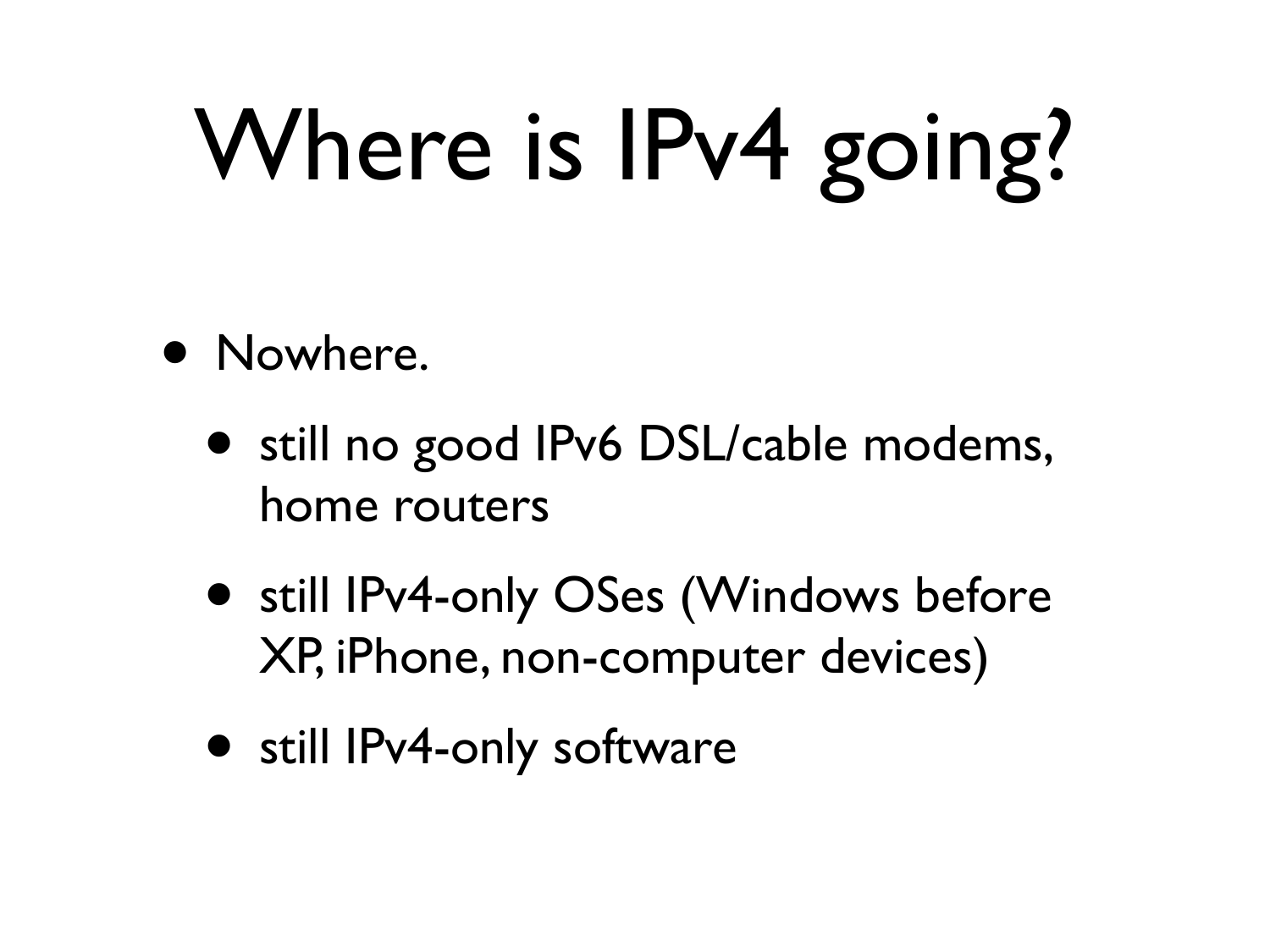## The future

- First and foremost:
	- IPv4 needs to keep working!
	- even if we have to break it to keep it!!
	- and is going to cost money!!!
- Then, *maybe*:
	- IPv6 to do what IPv4 can't do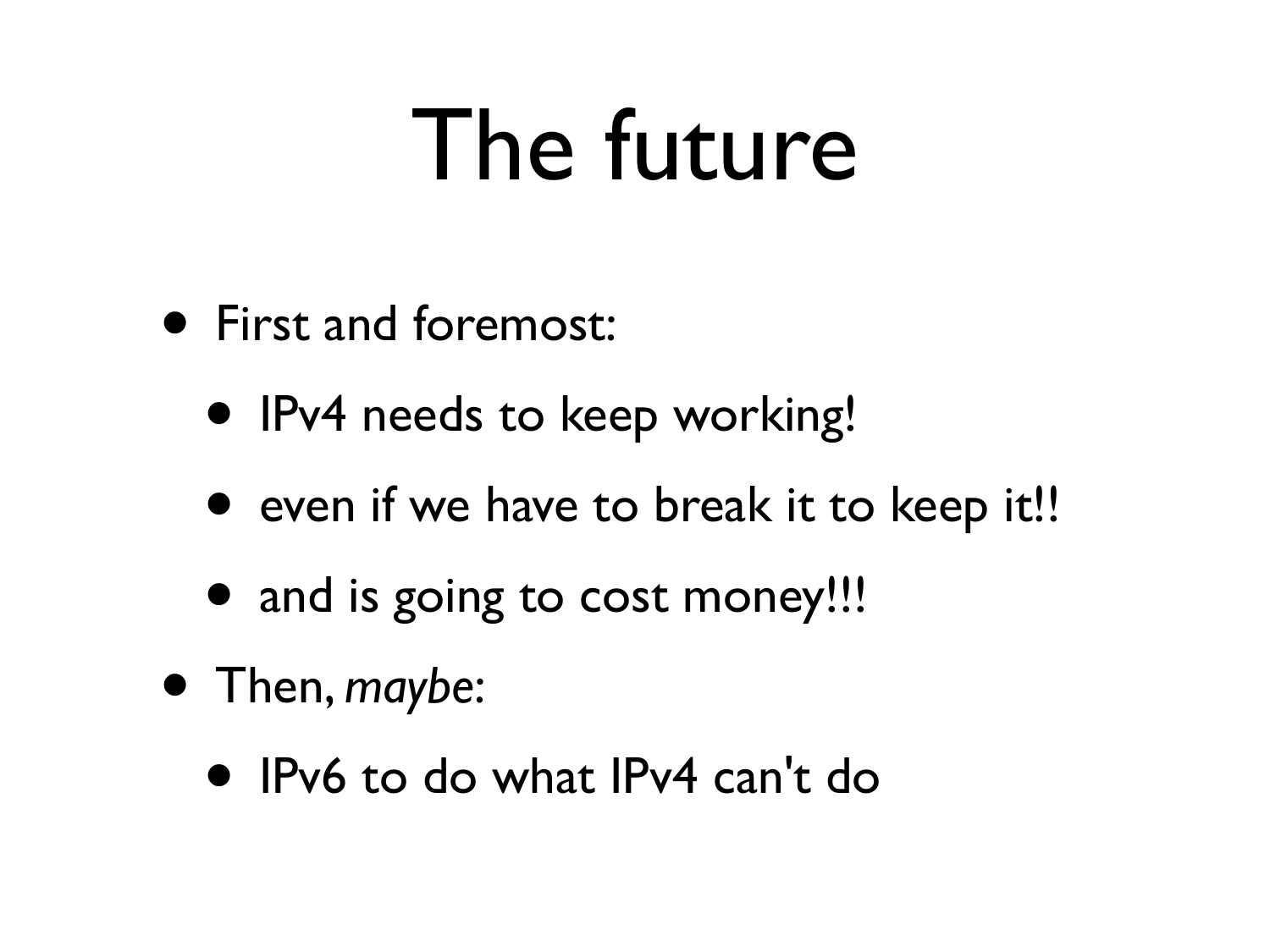# Sharing the pain

- In a few years: not enough addresses to give one to each user
- So: share one address with multiple users
	- with network address translation (NAT)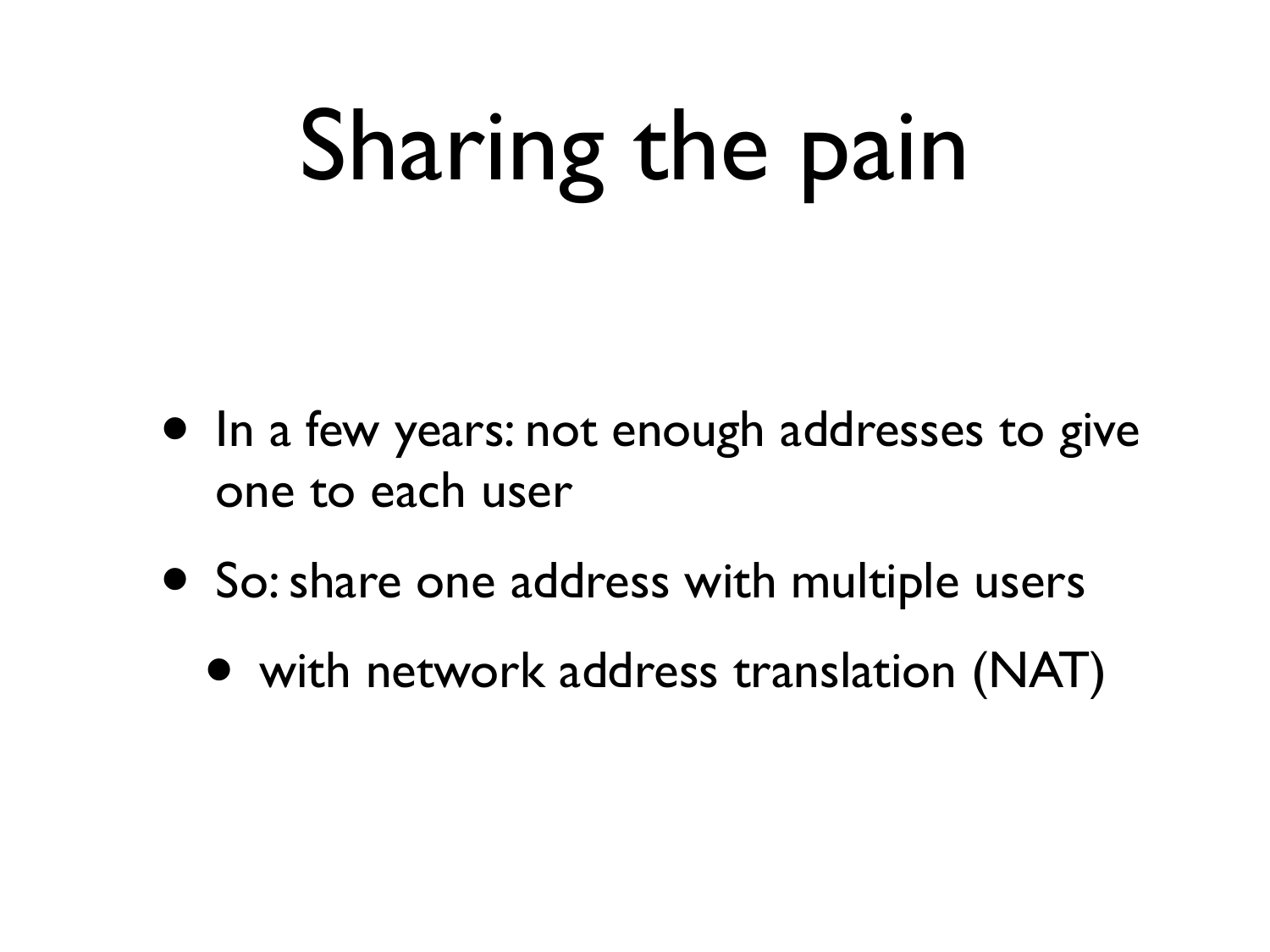## Problems with NAT

- Doesn't support incoming connections
	- fix with: UPnP (port forwarding), ICE
- If you have to share an address with your neighbors, who gets ports 80 and 5060?
- All NATs break *some* stuff, some NATs break a *lot* of stuff
	- so more NATs: less chance of your peerto-peer protocol working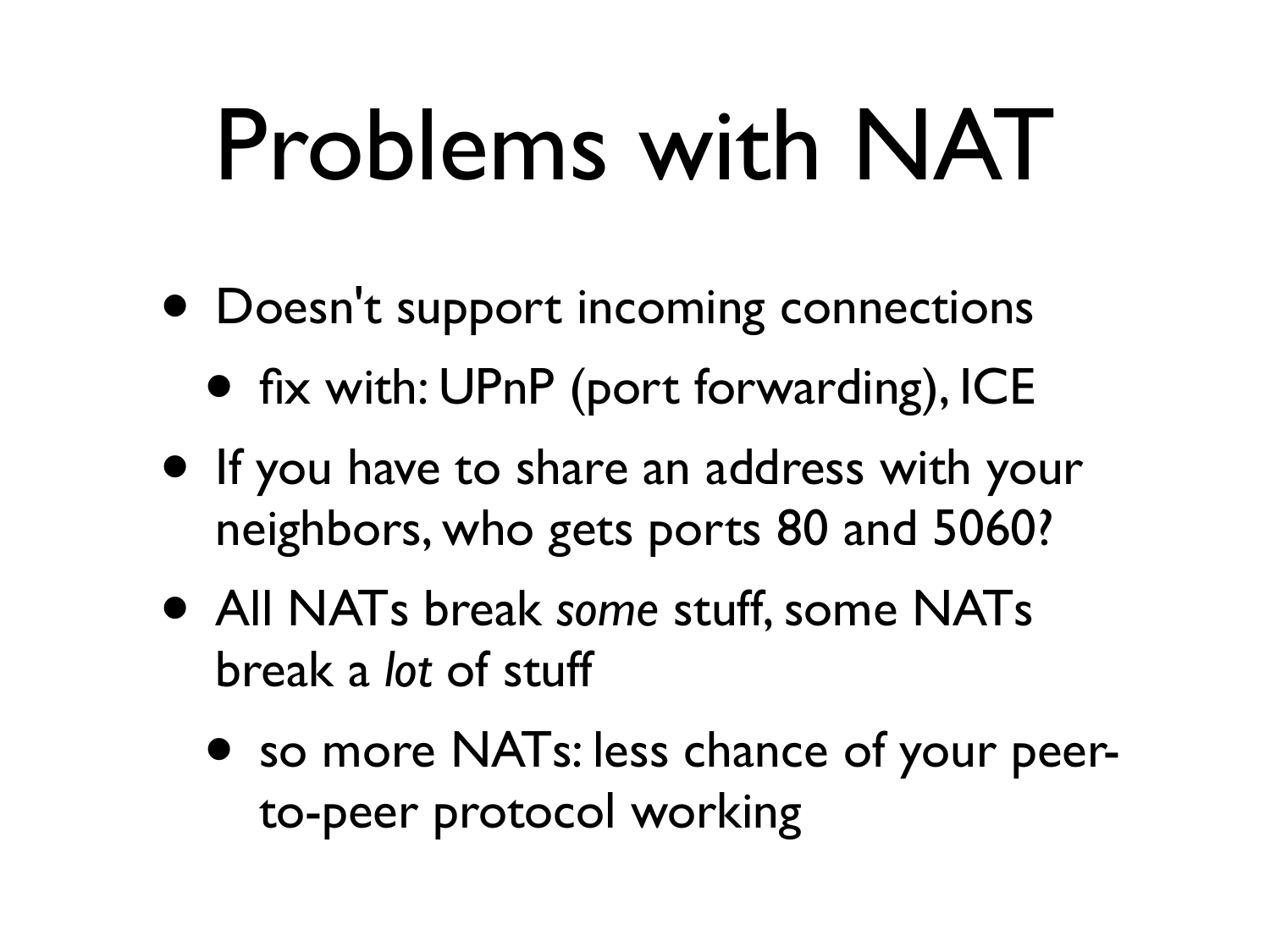#### Usefulness



IPv6 **0** IPv4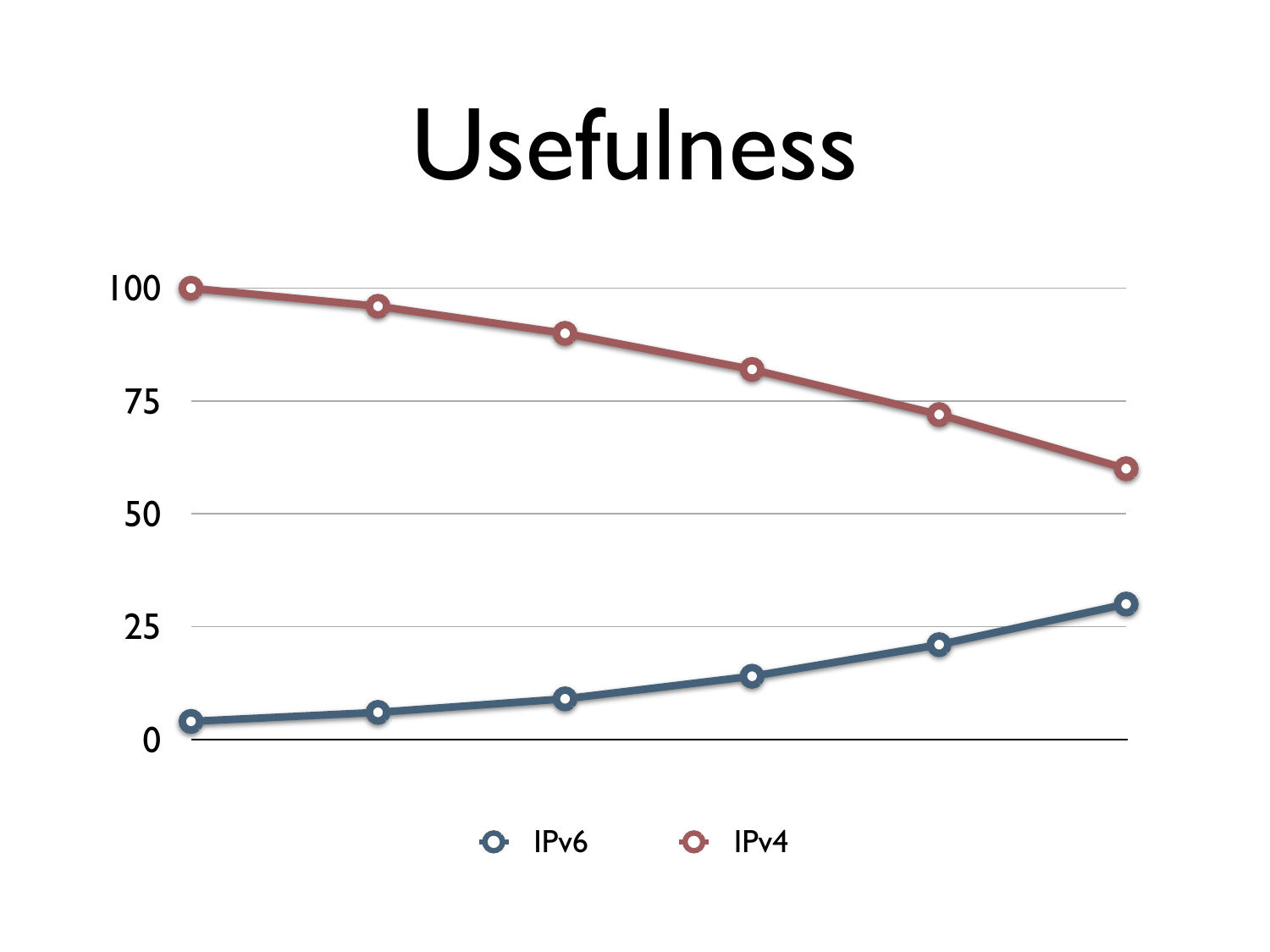## What if we want IPv6?

• (Probably not everyone wants it...)

• ((Probably some people connected to non-IPv6 service providers want it))

• (((If you try hard you can always tunnel)))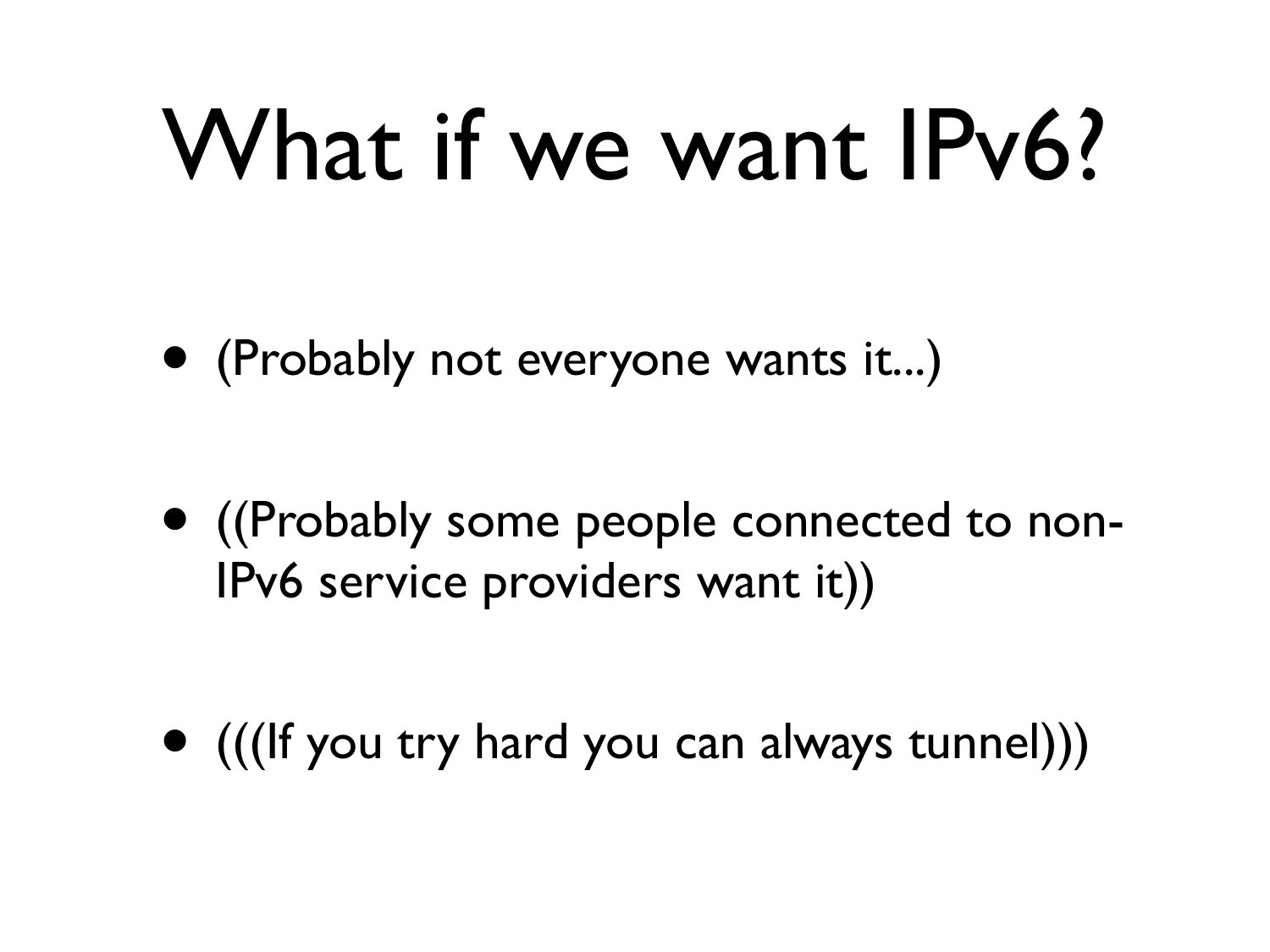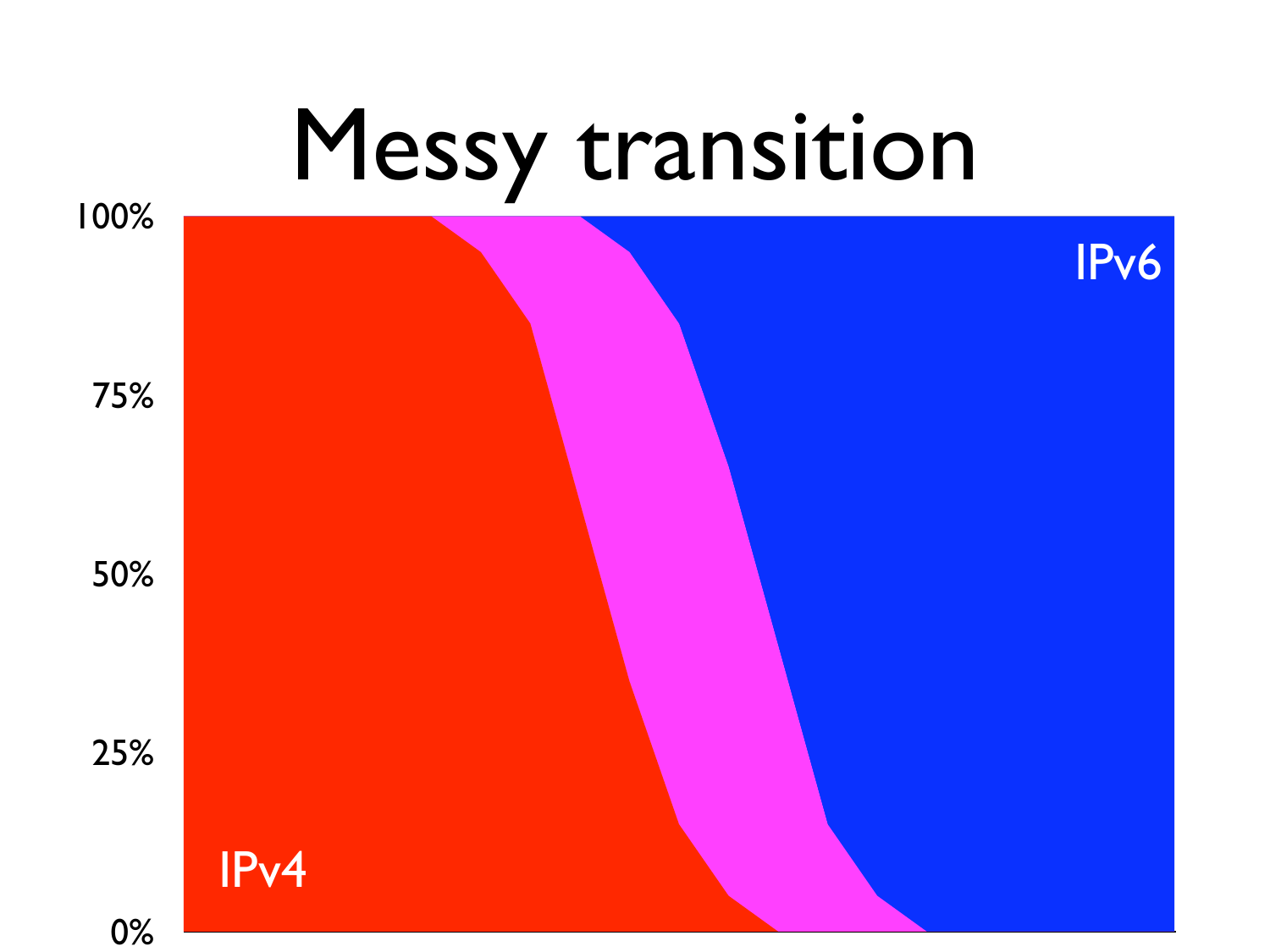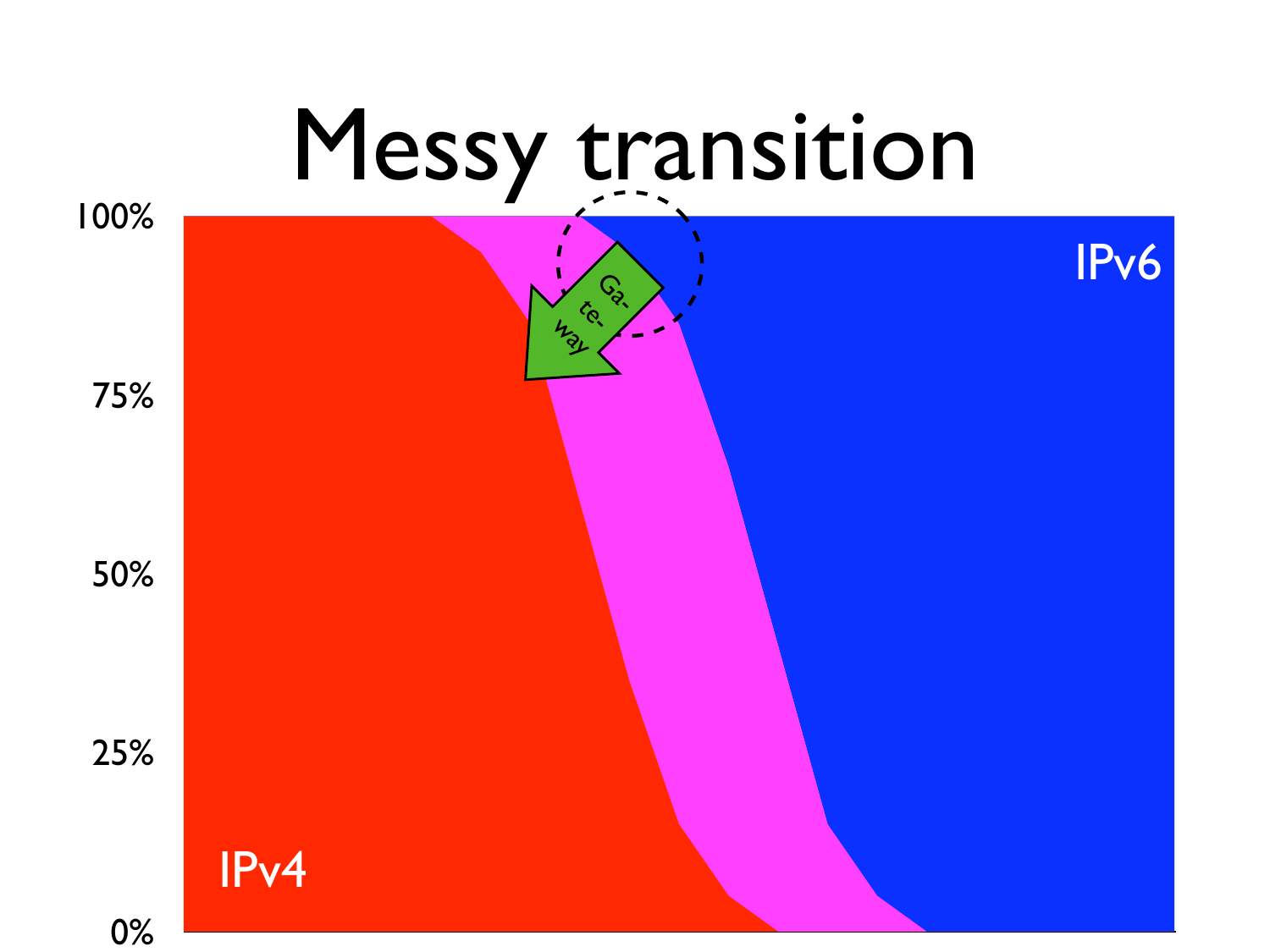## ISPs vs content

- ISPs:
	- need new addresses every year
	- can leave existing customers on IPv4 and give new customers IPv6
- Content providers:
	- need very few addresses
	- either have an AAAA record or not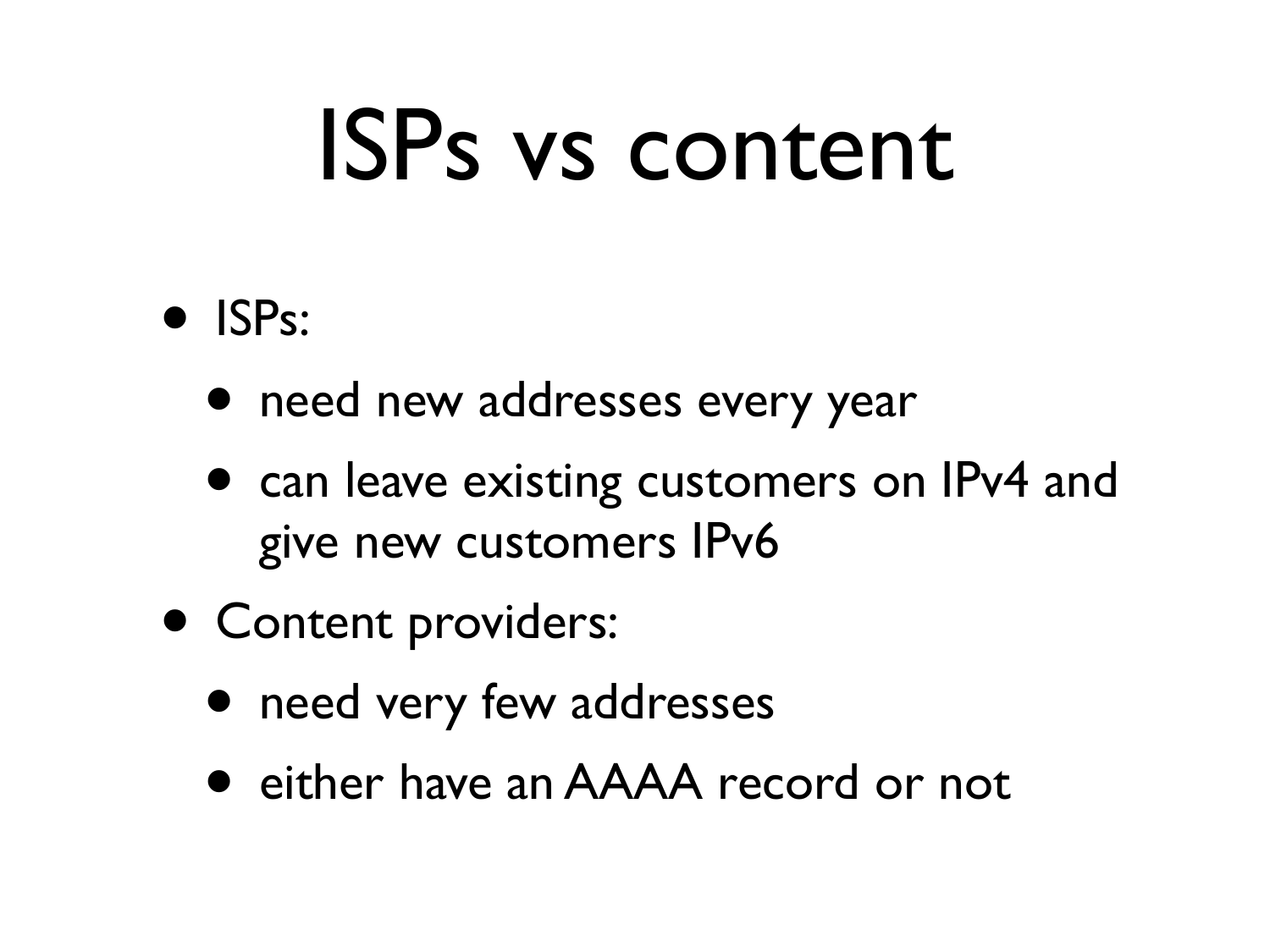# ISPs vs content (2)

- Likely result once v4 addresses are scarce:
	- more and more (home) users on IPv6
	- most content still on IPv4
- This is a good thing!
	- (well, everyone on IPv6 would be better)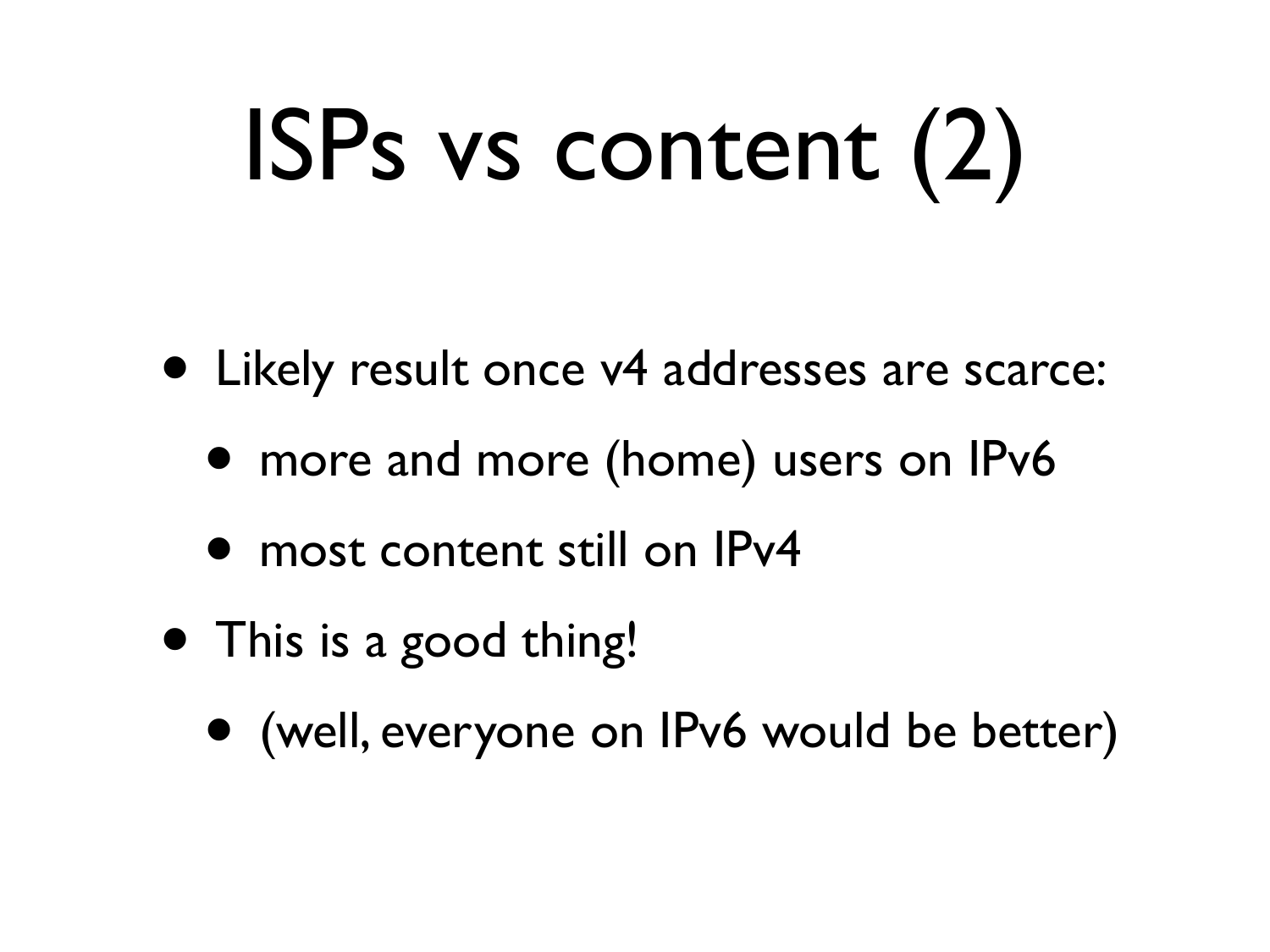#### Email Model

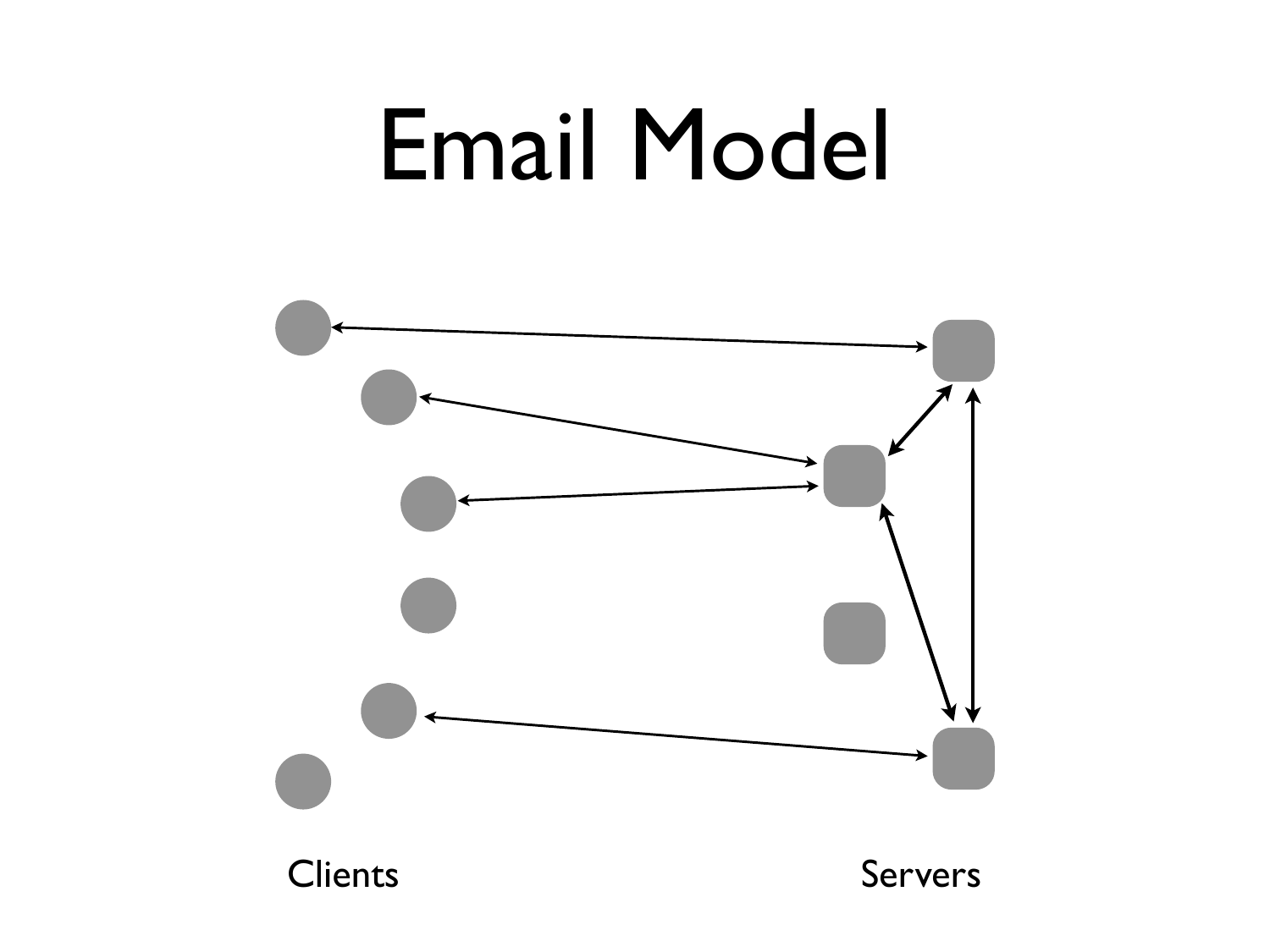#### WWW Model

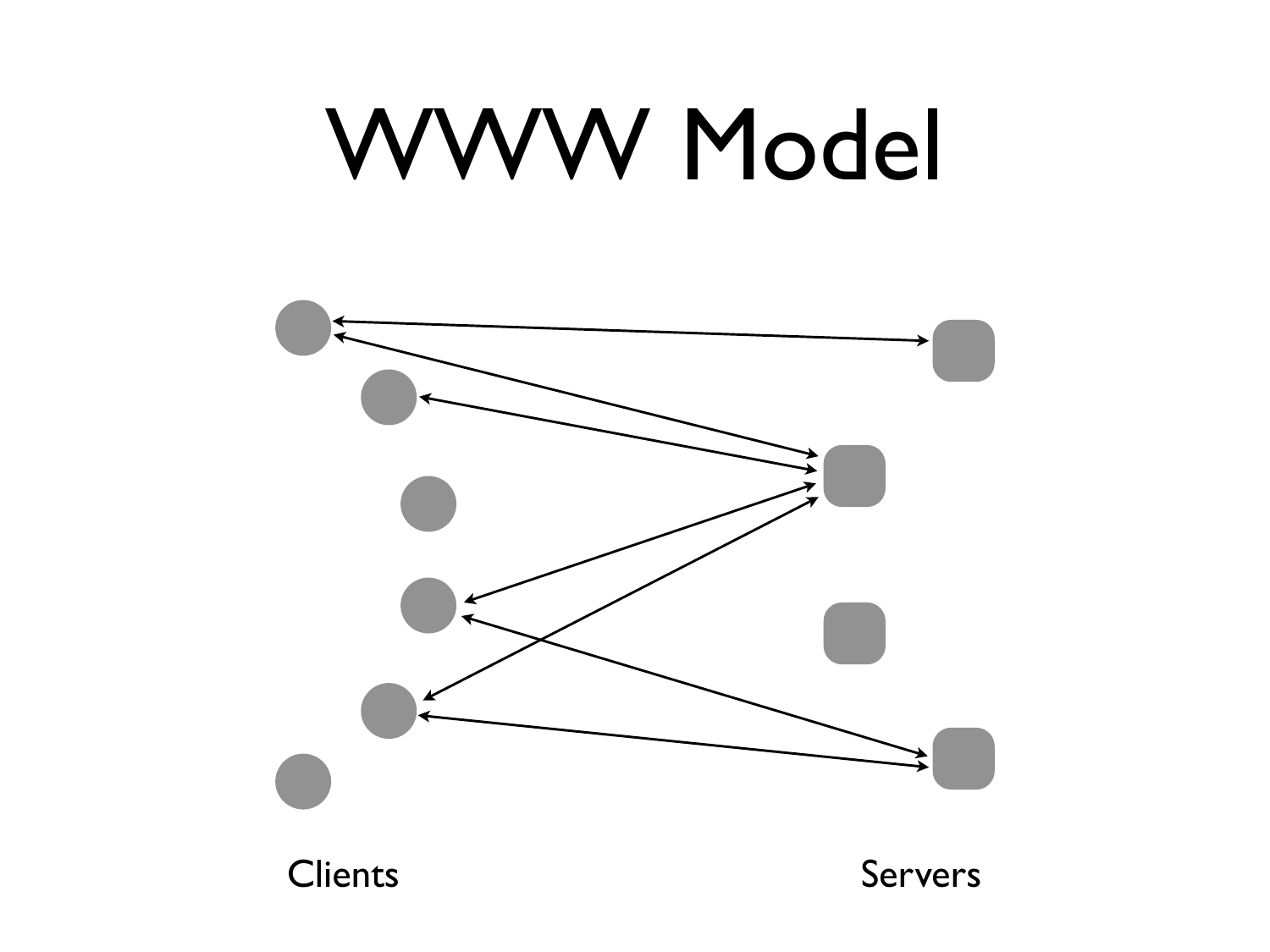## Client/Server Apps

#### • Email

- clients talk to one server
- servers communicate between them
- World Wide Web
	- clients talk to all servers
	- servers don't communicate with servers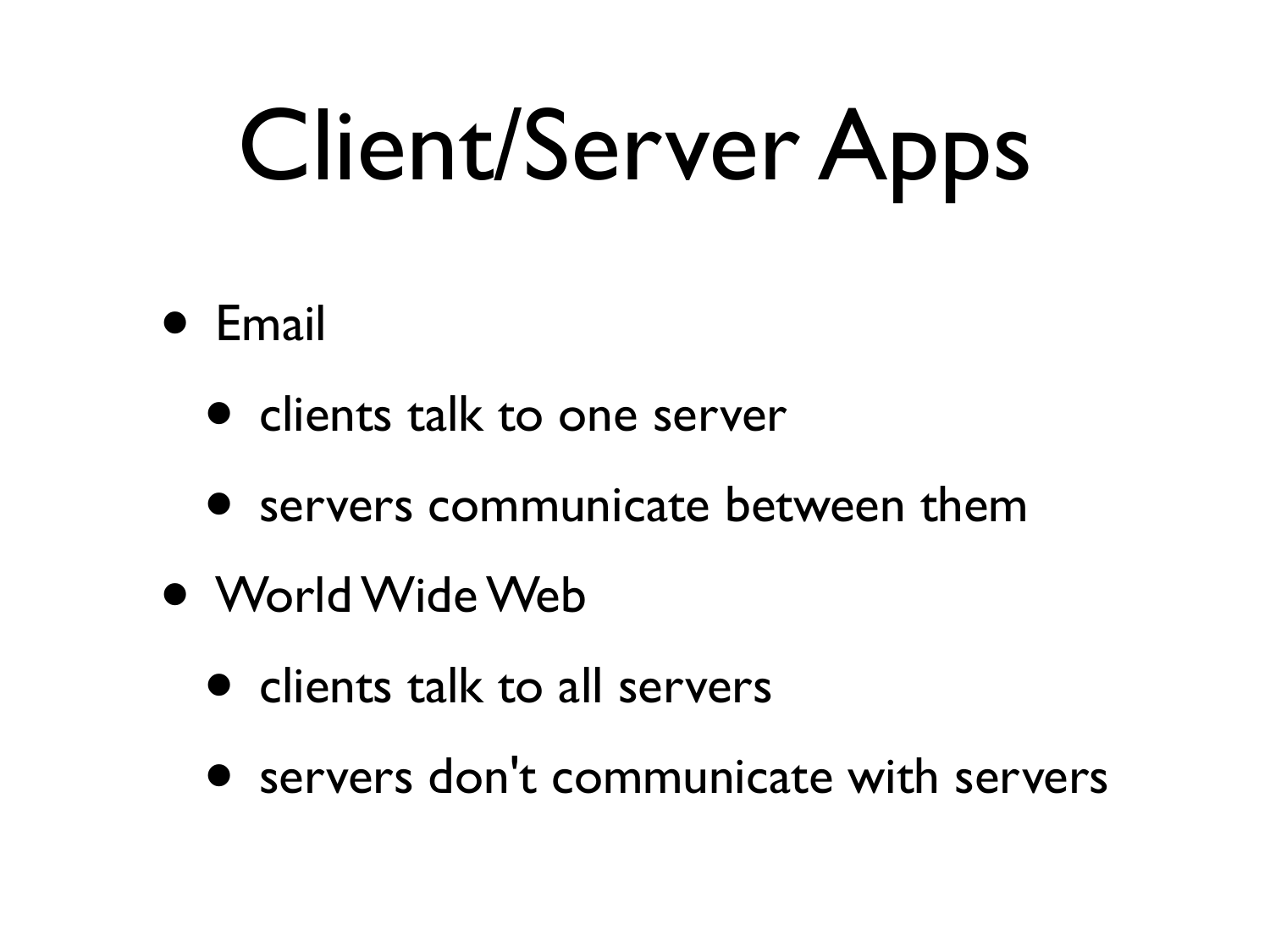#### P2P Model



Peers Servers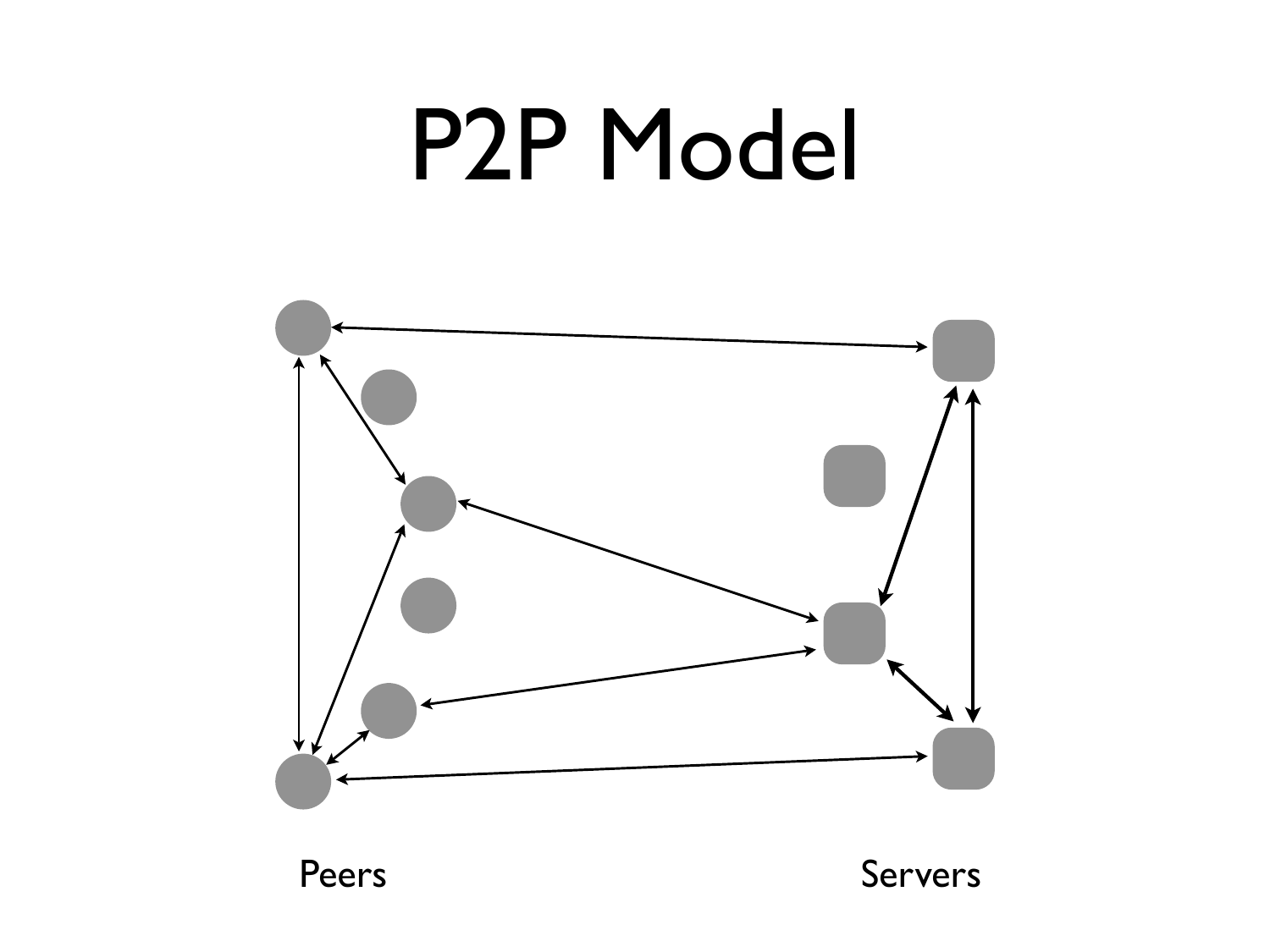# Peer to Peer Apps

- P2P type BitTorrent (file distribution):
	- no server-to-server and only subset clients needs to be reachable
- P2P type VoIP (one-to-one/one-to-few):
	- potentially all servers with all servers, all clients with all clients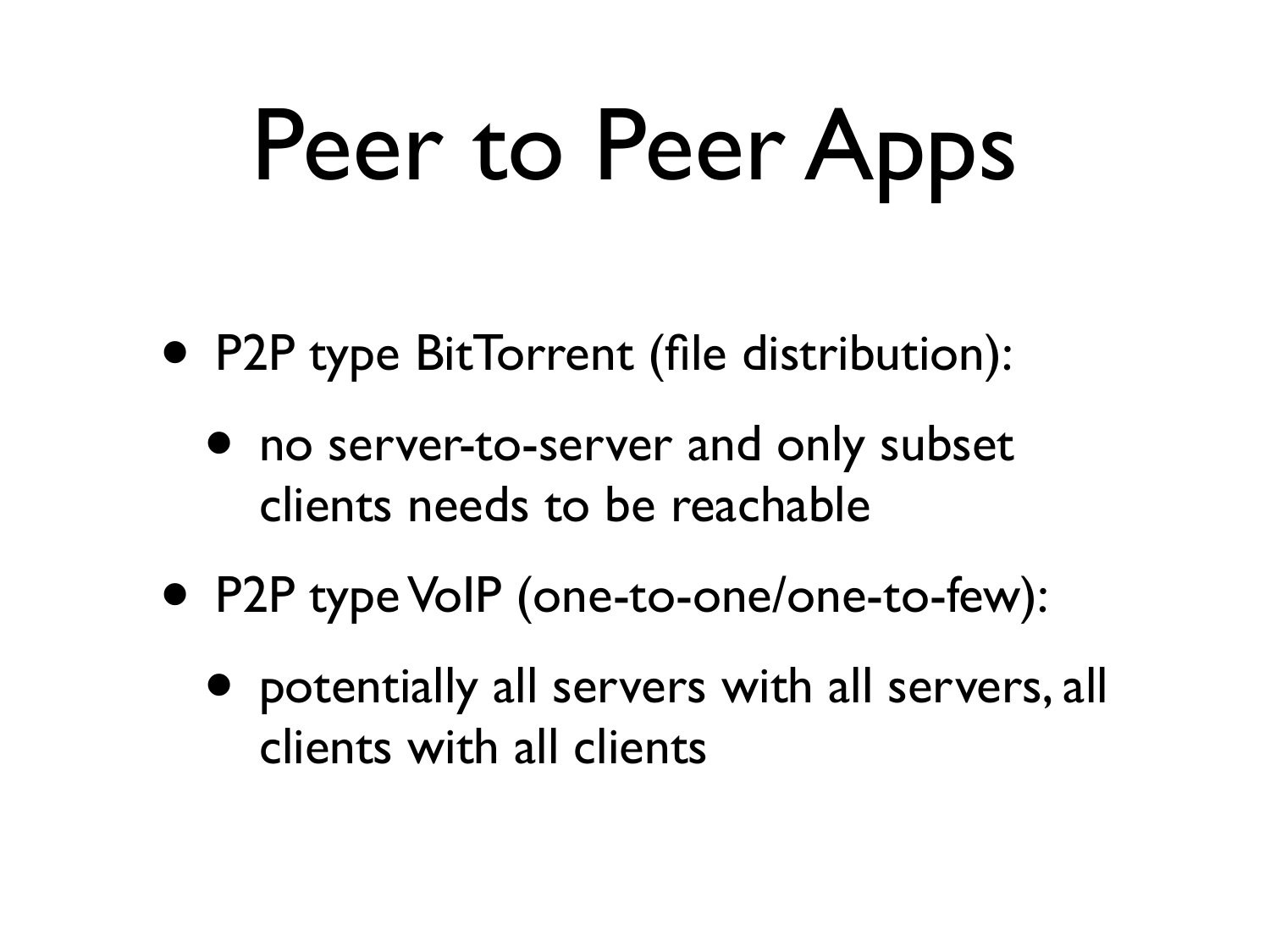# Translating IPv4 - IPv6

- From IPv6 clients to IPv4 servers:
	- relatively easy!
- From IPv4 clients to IPv6 servers:
	- very hard
- With translation, everything looks like email model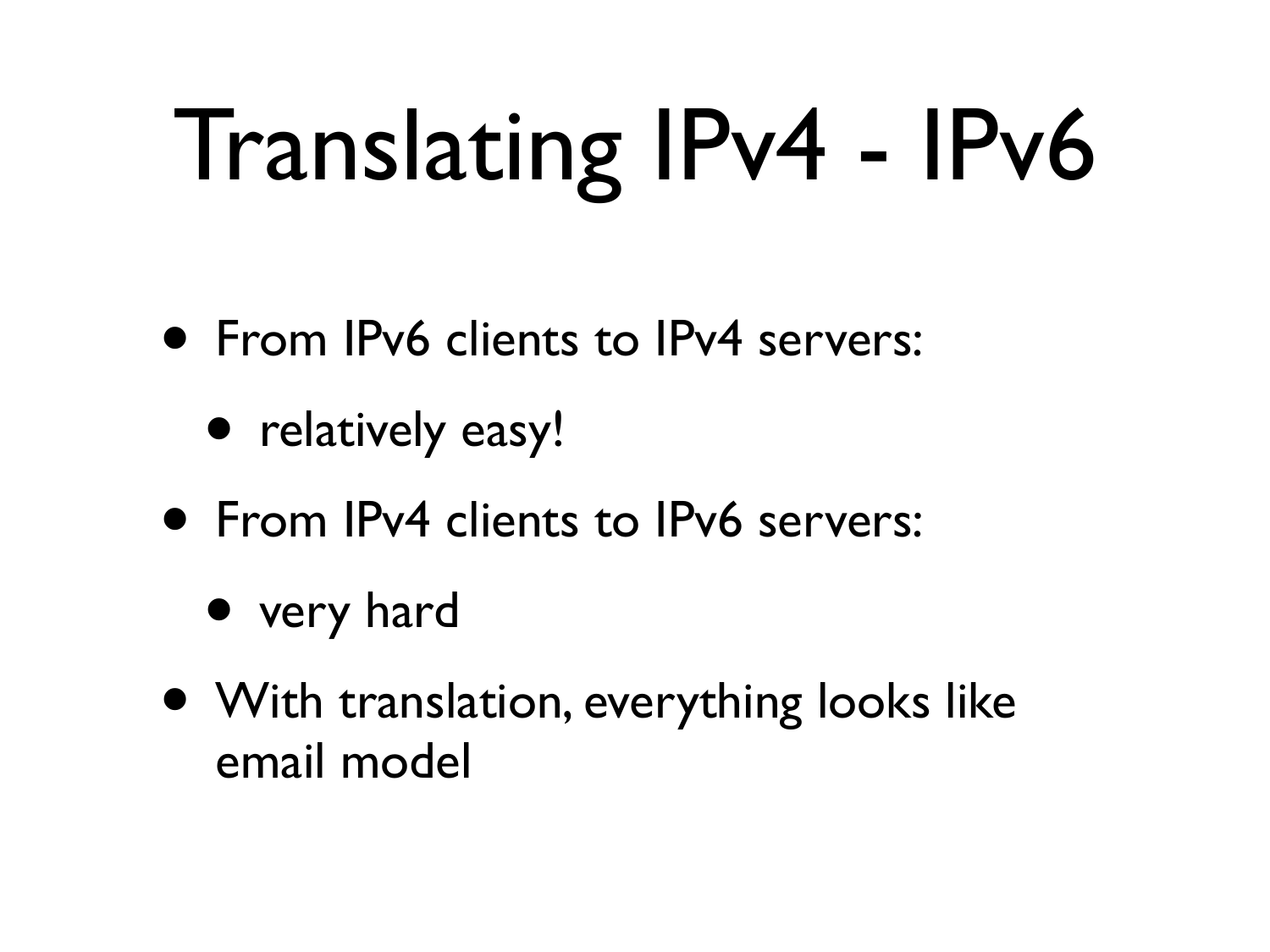#### Translation Model

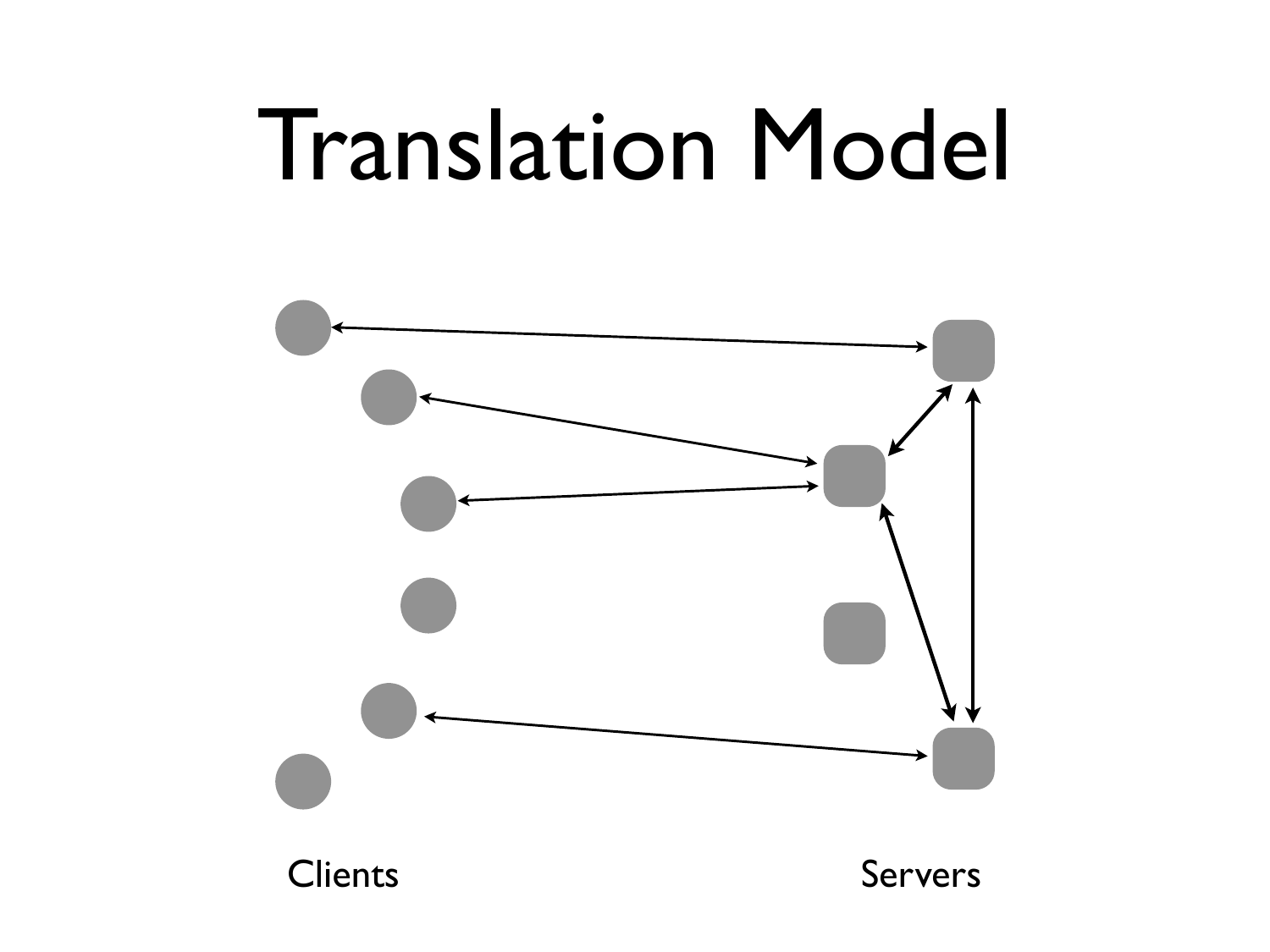## NAT-PT

- Network Address Translation Protocol Translation
- Translate IPv6 to IPv4 and then NAT
	- translator has /96 prefix
	- A records translated to AAAA records
	- $/96 + 32$  IPv4 = 128 bits (so each IPv4 address maps to an IPv6 address in the translator)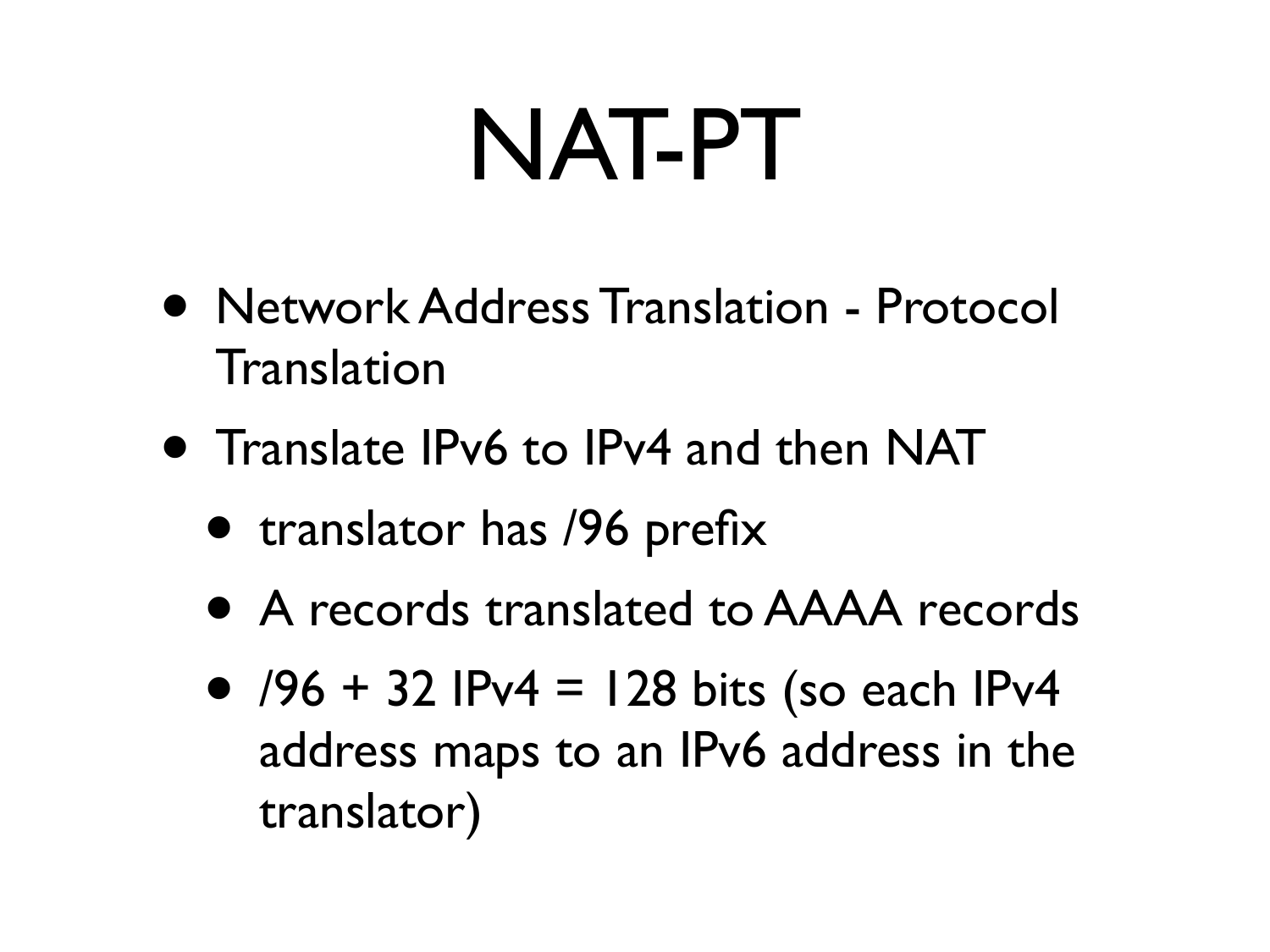#### IETF

- NAT-PT "deprecated" in the IETF
- Now work on "NAT64", improved NAT-PT
	- support for ICE, DNSSEC, IPsec
- What can the IETF do to help you?
- What can you do to help the IETF?